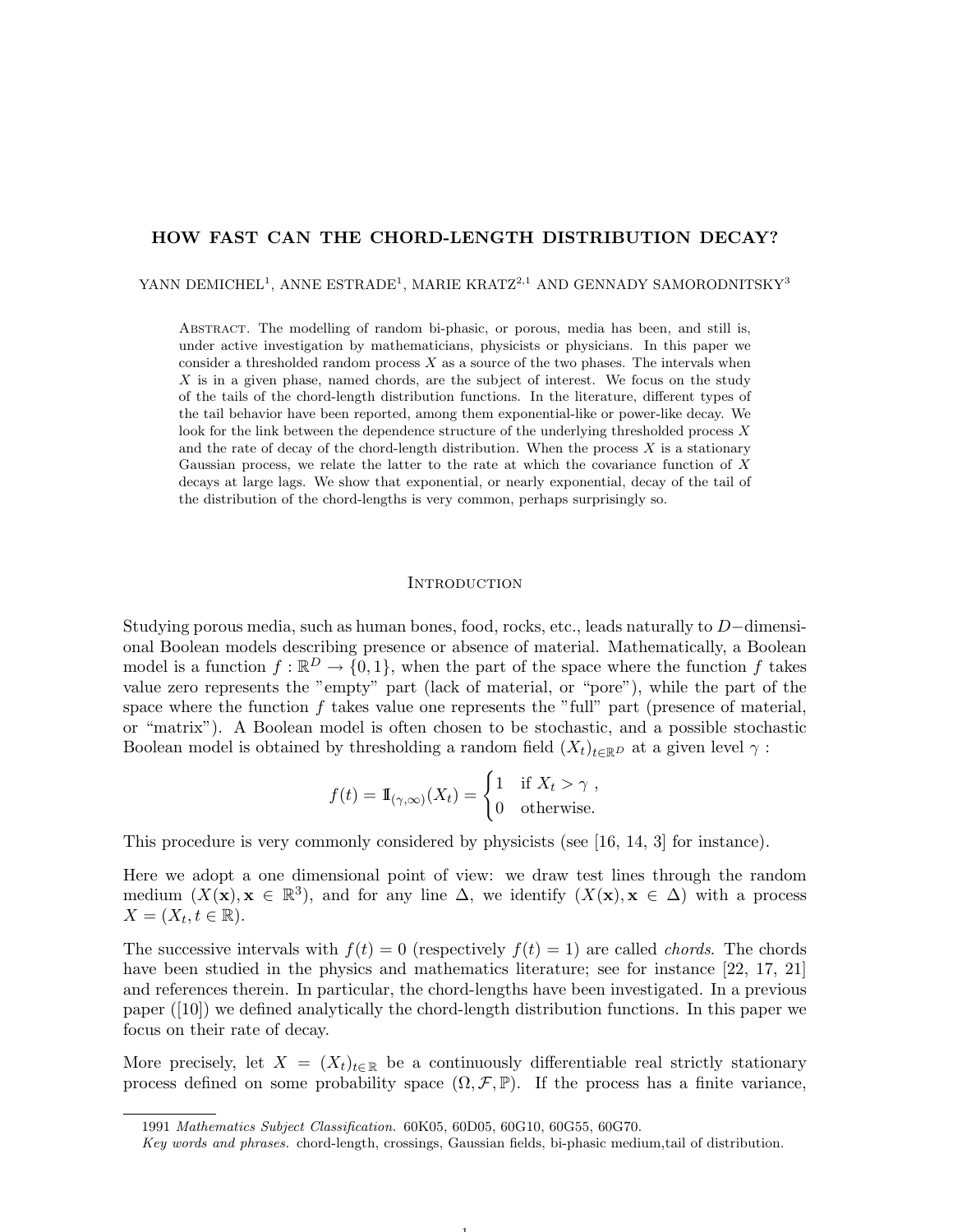we denote its covariance function by  $\rho$ . All processes considered in this paper have a finite variance and most of them will be Gaussian.

Assuming the derivative of the process does not vanish on intervals of positive lengths, the chord-lengths are well defined by

 $L^0 = \inf\{s > 0 : X_s = \gamma\}$  and, for  $k \geq 0$ ,  $L^{k+1} = \inf\{s > 0 : X_{s+L^0 + \dots + L^k} = \gamma\}$ , (1)

where  $\gamma$  is a given level (threshold).

Empirically, both exponential-like and power-like rate of decay of the distribution of the chord-lengths have been observed on real data; see for instance the chapter 2 in [12]. Note that this refers to the rate of decay of the probability that a chord is very long. In this paper we investigate the effect of the memory in the thresholded process  $X$  on the rate of decay of this probability. In the case of stationary Gaussian processes the memory is measured by the covariance function  $\rho$ . Section 1 investigates the tail of the distribution of the chord-lengths statistically, on simulated data. We attempt to discriminate between light or heavy tails (of the chord-lengths) both using the Mean Excess Plot method as a graphical method, and estimating the shape parameter of the associated Generalized Pareto Distribution. The numerical results obtained there motivate a probabilistic analysis developed in the next section. When dealing with stationary Gaussian processes having vanishing memory ( $\rho \rightarrow 0$  at infinity), as it is the case in the numerical examples, one of our main results (Theorem 2.4, (ii)) shows that for a thresholded Gaussian process with an exponentially fast decreasing covariance function, the tail of the distribution of the chord-lengths is decaying exponentially fast as well. Perhaps even more surprisingly, we prove that for underlying Gaussian processes whose covariance function is only assumed to decay to zero at any speed at all the chord-length distribution decays faster than any negative power function (Theorem  $2.4$ , (i)). This is also true for all r-mixing processes (Theorem 2.6). These theoretical results are proved in Section 2.

#### 1. STATISTICAL ANALYSIS OF SIMULATED DATA

In this section we aim to investigate statistically the behavior of the tail of the distribution of the chord-lengths induced by thresholding a stationary Gaussian process. The purpose here is both to illustrate and motivate the bounds of the next section. To generate samples of chord-lengths, we simulate the underlying Gaussian process. We consider the first two chord-lengths, two different thresholds and three different types of covariance functions of the underlying process.

All Matlab codes, samples and results are available on http://www.math-info.univ-paris5.fr/∼demichel .

### 1.1. Simulation.

We start with outlying the simulation procedure. Given the covariance function  $\rho$  of a 0 mean unit variance Gaussian process  $X$ , we simulate the process on a discrete subset  $\{t_1, \ldots, t_n\}$  of a compact interval I. These discrete observations will be used to determine approximately the chords completed within the interval  $I$ . Note that we need to simulate a mean 0 and variance 1 Gaussian vector  $(X(t_1),...,X(t_n))$  with a covariance matrix  $R=$  $(\rho(|t_i-t_j|))_{1\leq i,j\leq n}$ . As usual, the key is to get the square root of the covariance matrix.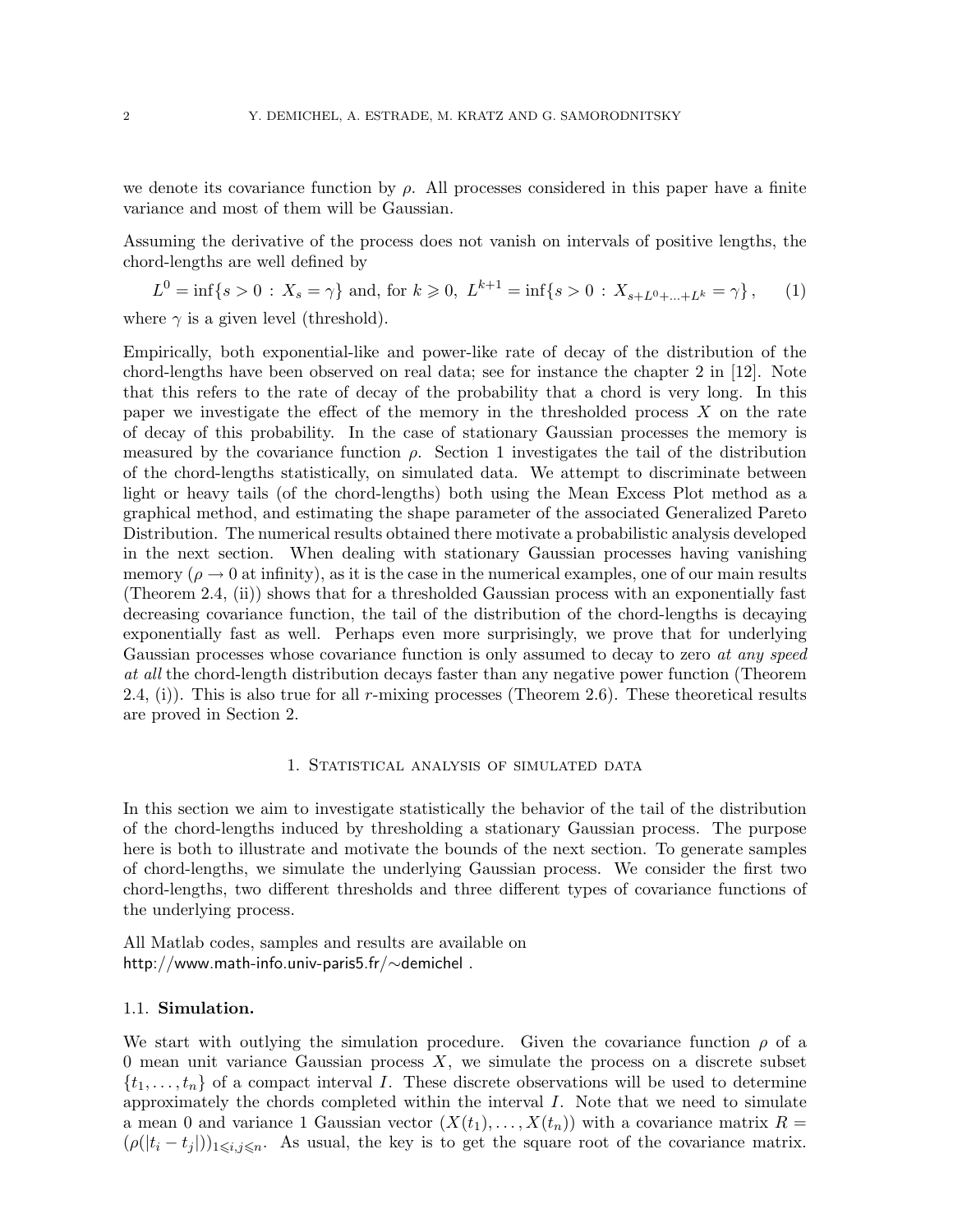Since the Cholesky decomposition method is very expensive, we use the Circulant Embedding Matrix method (see [7]). Recall that in this approach the covariance matrix R is embedded into a circulant matrix C whose eigenvectors are computed with a Fast Fourier Transform. The square root  $R^{1/2}$  is built from these eigenvectors. This method works if and only if the minimal eigenvalue  $v^-$  of C is positive and this property is difficult to ascertain a priori. In practice we choose an interval I and a finite grid  $\{t_1, \ldots, t_n\} \subset I$  and compute the matrix  $C$  and the minimal eigenvalue  $v^-$ . These choices are crucial since a bad choice may yield an untractable circulant matrix C. In order to have a good sample of chords, we have to consider both a large interval  $I$  (to ensure that large chords are not missing) and a fine grid  $\{t_1, \ldots, t_n\}$  (to ensure that small chords are not missing). In any case, we will miss all the chords that do not fall within the compact interval I.

Gaussian processes with various covariance functions have been simulated using this method and its extensions; see for instance [11, 18, 19]. We have chosen three types of covariance functions  $\rho$  according to their speed of decay, to see if that would imply different types of chord-length tail behavior. For further illustration, we consider the first two chord-lengths. The different covariance functions  $\rho$  and certain related properties are described in Table 1. We have chosen the time interval  $I = [0, 3]$  and a grid of 6000 points. In each case the Circulant Embedding Matrix method works since the minimum eigenvalue is positive, thus allowing us to obtain samples of the first two chord-lengths  $L^0$  and  $L^1$  for a specified threshold.

| Example                                                                                                              | Speed of decay  | Expression $\rho(x)$   Eigenvalue $v^-$ |                   |  |  |
|----------------------------------------------------------------------------------------------------------------------|-----------------|-----------------------------------------|-------------------|--|--|
| $n^{\circ}1$                                                                                                         | compact support | $P_{11}(5x) \mathbb{I}_{[0,1]}(5x)$     | $6.8426.10^{-10}$ |  |  |
| $n^{\circ}2$                                                                                                         | very fast       | $\exp(-(5x)^2)$                         | $1.1827.10^{-11}$ |  |  |
| $n^{\circ}3$                                                                                                         | polynomial      | $(1+(6x)^2)^{-4}$                       | $2.7569.10^{-11}$ |  |  |
| $P_{11}(x) = 1 - \frac{22}{3}x^2 + 33x^4 - \frac{77}{2}x^5 + \frac{33}{2}x^7 - \frac{11}{2}x^9 + \frac{5}{6}x^{11}.$ |                 |                                         |                   |  |  |

Table 1. Covariance functions used for simulation.

## 1.2. Statistical analysis.

We perform statistical analysis on the samples of the first two chord-lengths for each of the above three covariance functions. We use two different thresholds,  $\gamma = 0$  and  $\gamma = 1$ . The approach we use is common in the Extreme Value Theory (see for instance [9]). First, we use a graphical method, the Mean Excess Plot (MEP), to try to judge whether the chord-lengths have light (i.e. exponentially fast decreasing) or heavy (i.e. hyperbolically fast decreasing) tails. Next, we fit a Generalized Pareto Distribution (GPD) to the upper part of the chordlength distributions. The estimated from the considered sample parameters of the latter will then indicate either light or heavy tails of the chord-length distributions.

Even though we presently apply these two methods to simulated data, the same approach could be used on real data as well.

## A graphical method: the Mean-Excess Plot.

Recall the excess cumulative distribution function (cdf)  $F_u$  of a random variable X over a threshold  $u \in \mathbb{R}$  is defined in the Peak Over Threshold (POT) approach as the cdf of  $X - u$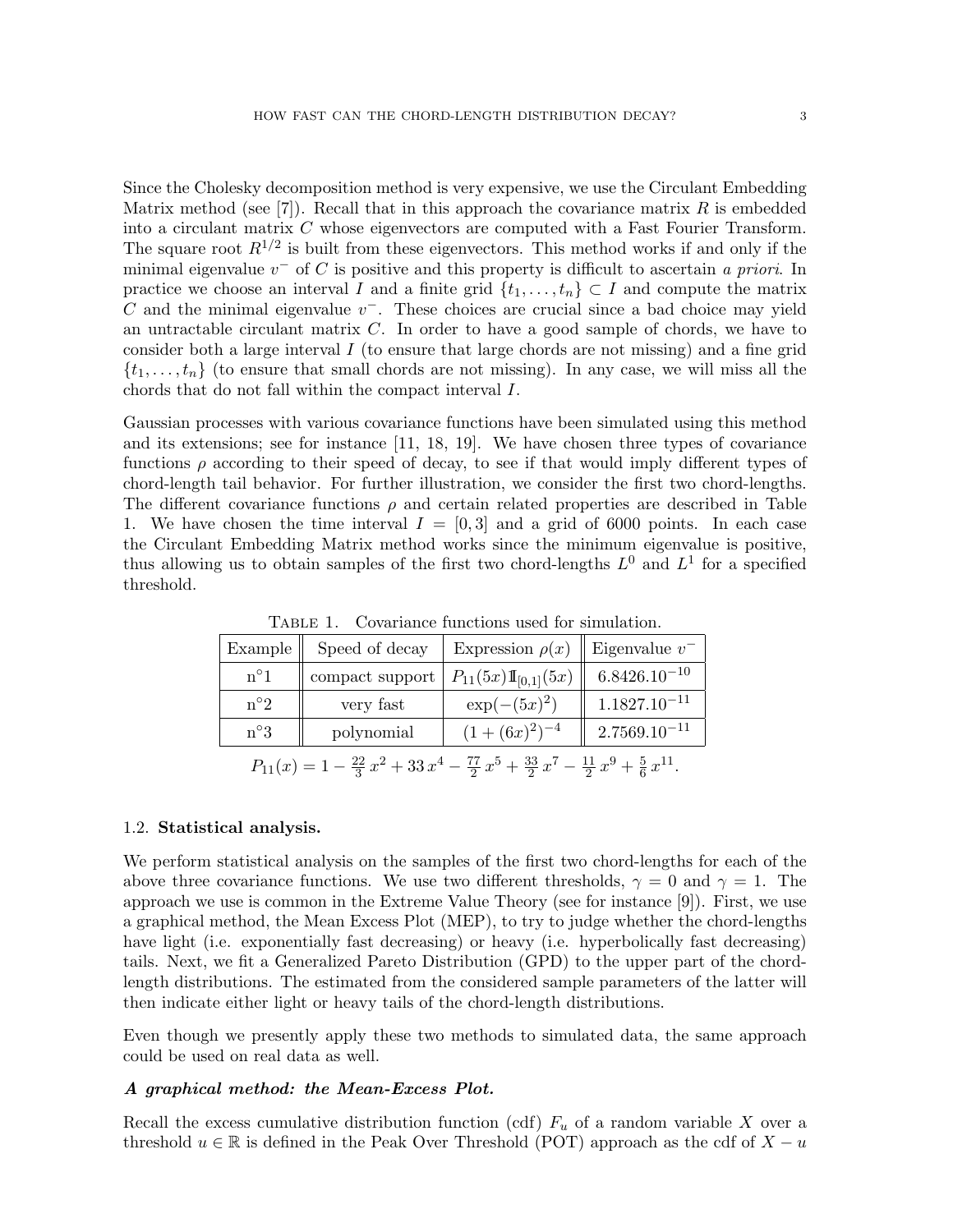conditioned on  $X > u$ , namely

$$
F_u(x) = \mathbb{P}(X - u \leqslant x \mid X > u), \quad x \geqslant 0.
$$

The corresponding mean excess function e of X is defined by  $e(u) = \mathbb{E}(X - u | X > u)$ , whenever it exists.

The plot of the mean excess function  $e$  is a useful graphical tool to help distinguishing between heavy and light tails. For example,  $e(u) = 1/\lambda$  for any u if X is exponentially distributed with parameter  $\lambda$ ; heavy-tailed distribution functions have a mean excess function tending to infinity, typically along an asymptotically straight line; distribution functions with tails decaying faster than exponentially fast are characterized by a mean excess function tending to 0.

In practice, one uses the empirical mean excess plot

$$
\{(X_{k,n}, e_n(X_{k,n})) : k \in \{1, \ldots, n-1\} \},
$$

where  $X_{1,n} \leq \cdots \leq X_{n,n}$  are the order statistics of an *n*-sample  $(X_i)_{1 \leq i \leq n}$ , and  $e_n(u)$  is the empirical mean excess function defined using the empirical cumulative distribution function by

$$
\frac{1}{N_u}\sum_{j\in I_n(u)}(X_j-u) \text{ with } I_n(u)=\{j: 1\leqslant j\leqslant n, X_j>u\} \text{ and } N_u=\text{Card}(I_n(u))\,.
$$

In the case of  $u$  equal to one of the order statistics, this is equivalent to

$$
e_n(X_{k,n}) = \frac{1}{n-k} \sum_{j=k+1}^n (X_{j,n} - X_{k,n}).
$$

### Fitting a GPD to the excesses over a threshold.

Pickands proved in [15] that, for sufficiently high threshold u, the excess cdf  $F_u$  of any random variable  $X$  in a domain of attraction of an extreme value distribution can be well approximated by a GPD  $G_{\xi,\sigma(u)}$ , with a shape parameter  $\xi$  and scale parameter  $\sigma = \sigma(u) > 0$ :

$$
G(y) = G_{\xi, \sigma(u)}(y) = \begin{cases} 1 - \left(1 + \xi \frac{y}{\sigma(u)}\right)^{-1/\xi} & \text{if } \xi \neq 0, \\ 1 - \exp\left(-\frac{y}{\sigma(u)}\right) & \text{otherwise,} \end{cases}
$$

where  $y \ge 0$  if  $\xi \ge 0$  and  $0 \le y \le -\sigma(u)/\xi$  if  $\xi < 0$ . Most of the "textbook" random variables are in the domain of attraction of some extreme value distribution, and so the above approximation of the excess cdf is very general. The shape parameter  $\xi > 0$  arises when X is heavy tailed, and  $\xi \leq 0$  corresponds to light tails. Therefore, the parameters of the fitted GPD distribution provide information on the tails of X.

An important question is how to select an appropriate high threshold  $u$ ; we choose it by plotting the empirical mean excess function and choosing  $u$  in the range where the latter appears to be linear or stable.

The parameters of a GPD can be estimated via different methods. We will use the method of moments; see [13]. If  $(Y_j)_{1\leqslant j\leqslant N_u}$  denote the excesses over a given threshold u in a given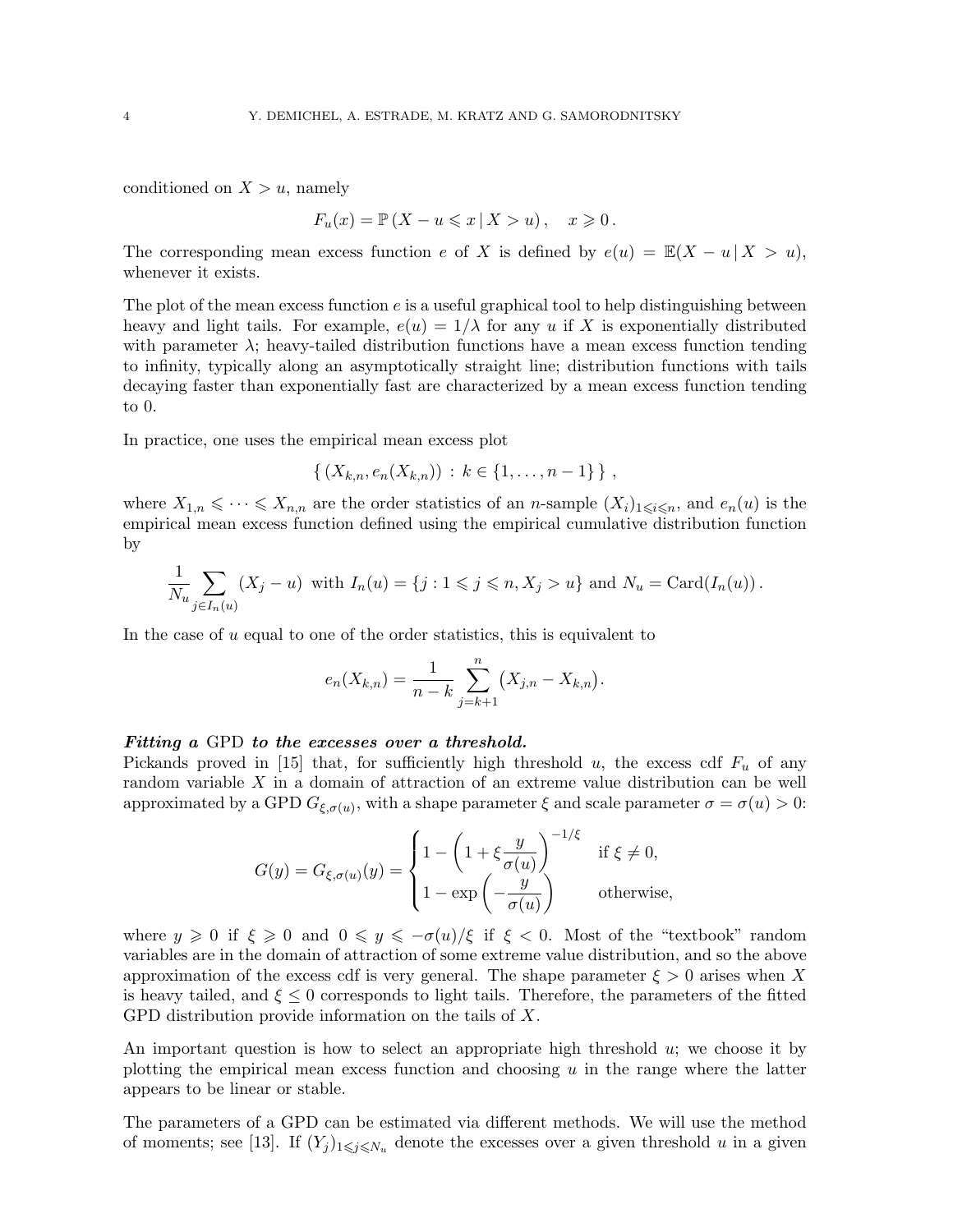sample, then the moments estimators of the parameters  $\xi$  and  $\sigma(u)$  of the approximating GPD are given, respectively, by

$$
\widehat{\xi} = \frac{1}{2} \left( 1 - \frac{\overline{Y}^2}{S_Y^2} \right) \quad \text{and} \quad \widehat{\sigma} = \widehat{\sigma(u)} = \overline{Y} \left( \frac{1}{2} + \frac{\overline{Y}^2}{S_Y^2} \right), \tag{2}
$$

where  $\bar{Y}$  and  $S_Y^2$  are the sample mean and variance of the excesses:

$$
\overline{Y} = \frac{1}{N_u} \sum_{i=1}^{N_u} Y_i
$$
 and  $S_Y^2 = \frac{1}{N_u - 1} \sum_{i=1}^{N_u} (Y_i - \overline{Y})^2$ .

Provided that the shape parameter satisfies  $\xi < 1/4$ , it can be shown by standard methods that the random vector  $(\widehat{\sigma}, \widehat{\xi})$  is asymptotically normal with covariance matrix A satisfying, as the sample sizes increases,

$$
N_u A \sim \Gamma = \frac{(1-\xi)^2}{(1-2\xi)(1-3\xi)(1-4\xi)} (a_{ij})_{1\le i,j\le 2},
$$
  
with 
$$
a_{11} = 2\sigma^2(u)(1-6\xi+12\xi^2), \quad a_{22} = (1-2\xi)^2(1-\xi+6\xi^2)
$$
  
and 
$$
a_{12} = a_{21} = \sigma(u)(1-2\xi)(1-4\xi-12\xi^2),
$$

from which a confidence interval with asymptotic confidence level  $\alpha$  can be deduced:

$$
\left(\begin{array}{c}\widehat{\sigma}\\ \widehat{\xi}\end{array}\right) + \left(\frac{1}{N_u}\Gamma\right)^{1/2} \left(\begin{array}{c}q((1-\alpha)/2)\\ q((1-\alpha)/2)\end{array}\right) \leqslant \left(\begin{array}{c}\sigma(u)\\\xi\end{array}\right) \leqslant \left(\begin{array}{c}\widehat{\sigma}\\ \widehat{\xi}\end{array}\right) + \left(\frac{1}{N_u}\Gamma\right)^{1/2} \left(\begin{array}{c}q((1+\alpha)/2)\\ q((1+\alpha)/2)\end{array}\right) \tag{3}
$$

with  $q(x)$  denoting the xth quantile of the standard normal distribution.

## 1.3. Application to the chord-lengths.

We generated samples of the first chord-lengths  $(L_i^0)_{1 \leq i \leq n}$  and of the second chord-lengths  $(L_i^1)_{1 \leq i \leq n}$  of the size  $n = 10000$  each.

In each case we started by plotting the empirical mean excess function, in order to judge whether it appears to increase linearly for large levels, or to decay to zero. This was done for each of the three types of covariance and for the two chosen thresholds  $\gamma = 0$  and  $\gamma = 1$ . Next, on each such mean excess plot, we selected a level u in the range where  $e_n$  looks approximately linear or stable. It is well known that selecting a proper threshold  $u$  is not an easy task as it implies a balance between bias and variance: too high a value of u leads to too few exceedances and, consequently, high variance of the estimators, whereas too small a value of u increases the bias of the estimators. The standard practice is to adopt as low a threshold as possible subject to the limiting GPD model providing a reasonable approximation to the empirical tail. We assess this graphically as well.

Having selected a level u, we estimate the corresponding GPD parameters as in (2), with the associated asymptotic confidence intervals (CI), given in (3), at the confidence level 99%.

The results obtained for the two first chord-lengths,  $L^0$  and  $L^1$ , are summarized in the Table 2 for the threshold  $\gamma = 0$ , and in the Table 3 for the threshold  $\gamma = 1$ . The corresponding empirical mean excess plots and the comparison of the tail of the empirical CDG and the tail of the approximating GPD appear in Figures 1 to 4. The empirical quantile function of order  $\alpha$  is denoted by  $q_n(\alpha)$ .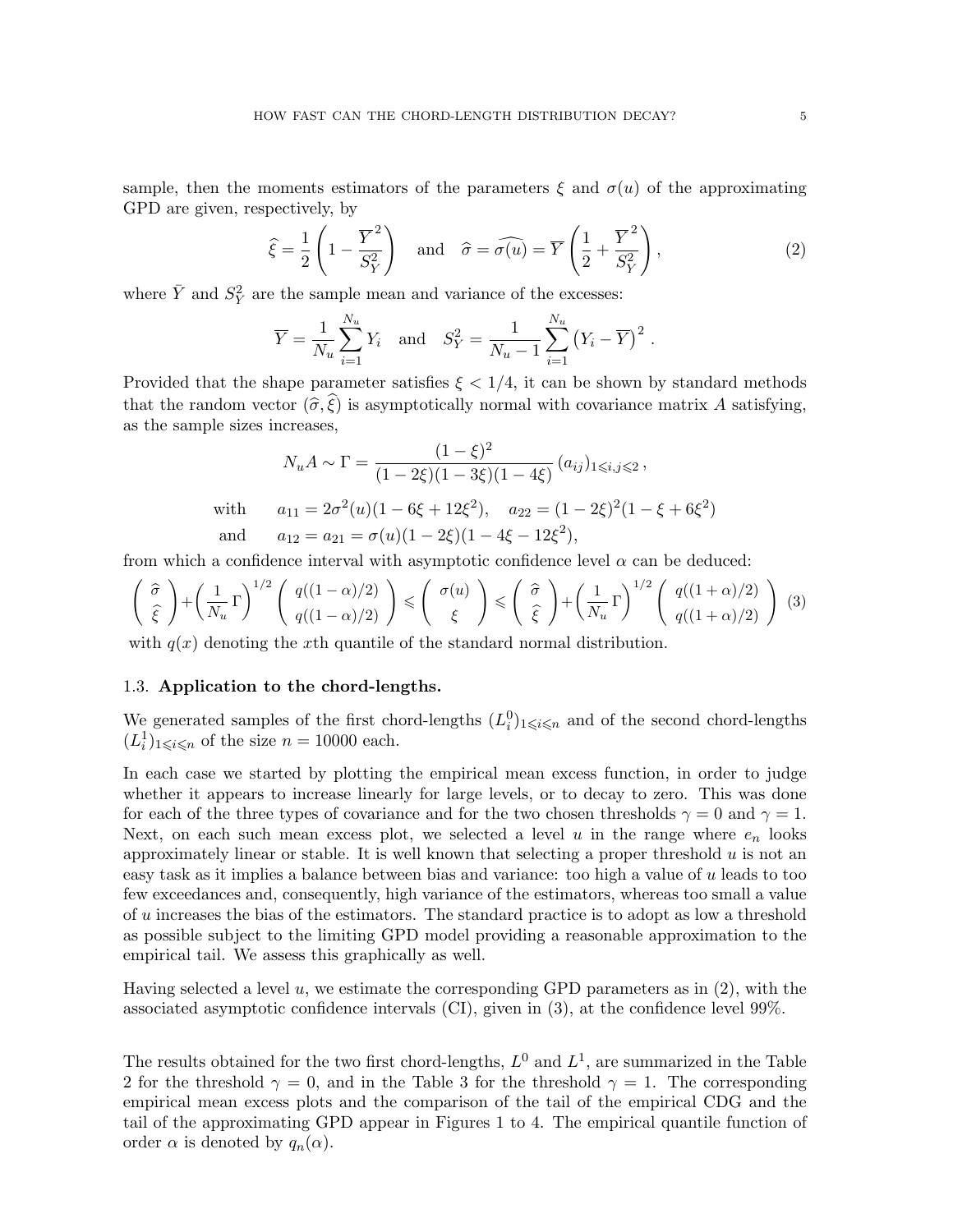|              | Chord-length $L^0$ |                 |       |                    |                     |
|--------------|--------------------|-----------------|-------|--------------------|---------------------|
| Ex.          | $\boldsymbol{u}$   | $\alpha$ s.t.   | $N_u$ | $\zeta$            | $CI(\xi)$           |
|              |                    | $u=q_n(\alpha)$ |       | $\widehat{\sigma}$ | $CI(\sigma)$        |
| $n^{\circ}1$ | 0.41               | 90%             | 910   | $-0.0955$          | $(-0.2531, 0.0621)$ |
|              |                    |                 |       | 0.1816             | (0.1047, 0.2585)    |
| $n^{\circ}2$ | 0.90               | 86\%            | 1374  | $-0.1530$          | $(-0.3301, 0.0241)$ |
|              |                    |                 |       | 0.4575             | (0.3169, 0.5981)    |
| $n^{\circ}3$ | 0.49               | 91%             | 881   | $-0.1058$          | $(-0.2767, 0.0651)$ |
|              |                    |                 |       | 0.2286             | (0.1343, 0.3229)    |

TABLE 2. Statistical results for  $L^0$  and  $L^1$  with  $\gamma = 0$ . (a) Chord-length  $L^0$  with  $\gamma = 0$ .

|                      | Chord-length $L^1$ |                 |       |                    |                     |
|----------------------|--------------------|-----------------|-------|--------------------|---------------------|
| Ex.                  |                    | $\alpha$ s.t.   | $N_u$ | $\tilde{\xi}$      | $CI(\xi)$           |
|                      | $\boldsymbol{u}$   | $u=q_n(\alpha)$ |       | $\widehat{\sigma}$ | $CI(\sigma)$        |
| $n^{\circ}1$         | $0.35\,$           | 83%             | 1696  | $-0.0005$          | $(-0.0953, 0.0843)$ |
|                      |                    |                 |       | 0.1721             | (0.1302, 0.2140)    |
| $n^{\circ}2$<br>1.27 |                    | 92.5%           | 746   | $-0.1911$          | $(-0.4526, 0.0704)$ |
|                      |                    |                 |       | 0.4207             | (0.2238, 0.6176)    |
| $n^{\circ}3$         | 0.46               | 86\%            | 1380  | $-0.0063$          | $(-0.1088, 0.0962)$ |
|                      |                    |                 |       | 0.2056             | (0.1530, 0.2582)    |

(b) Chord-length  $L^1$  with  $\gamma = 0$ .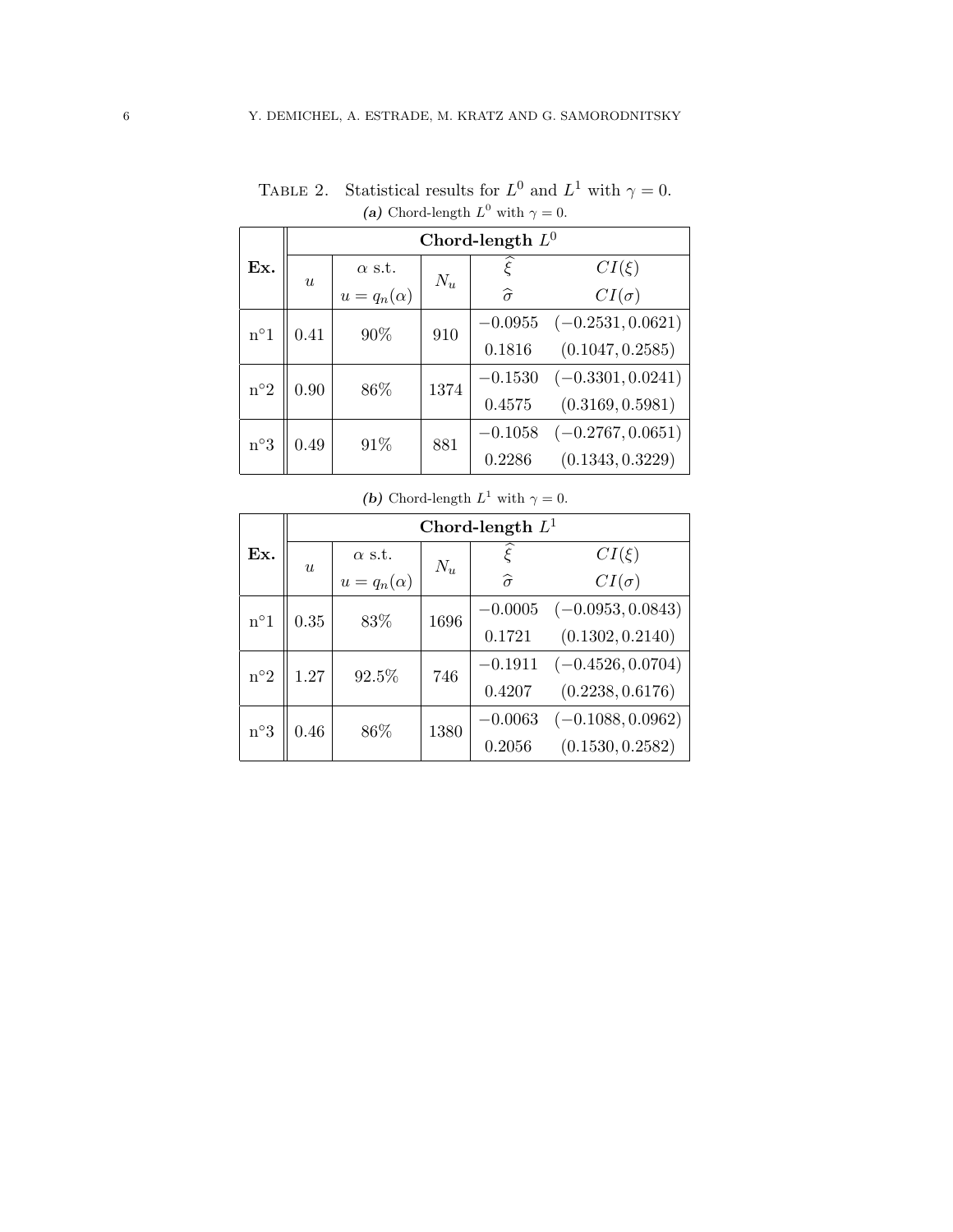|              | Chord-length $L^0$ |                   |       |                    |                      |
|--------------|--------------------|-------------------|-------|--------------------|----------------------|
| Ex.          | u                  | $\alpha$ s.t.     | $N_u$ | ¢                  | $CI(\xi)$            |
|              |                    | $u = q_n(\alpha)$ |       | $\widehat{\sigma}$ | $CI(\sigma)$         |
| $n^{\circ}1$ | 0.85               | 83%               | 1700  | $-0.1252$          | $(-0.2784, 0.0280)$  |
|              |                    |                   |       | 0.5437             | (0.4099, 0.6775)     |
| $n^{\circ}2$ | 1.95               | 90%               | 1030  | $-0.5614$          | $(-1.1079, -0.0149)$ |
|              |                    |                   |       | 0.5503             | (0.1420, 0.9586)     |
| $n^{\circ}3$ | 1.22               | 88.25%            | 1175  | $-0.2812$          | $(-0.5701, 0.0077)$  |
|              |                    |                   |       | 0.6561             | (0.3898, 0.9224)     |

TABLE 3. Statistical results for  $L^0$  and  $L^1$  with  $\gamma = 1$ . (a) Chord-length  $L^0$  with  $\gamma = 1$ .

|              | Chord-length $L^1$ |                   |       |                           |                     |
|--------------|--------------------|-------------------|-------|---------------------------|---------------------|
| Ex.          | $\boldsymbol{u}$   | $\alpha$ s.t.     | $N_u$ | $\widetilde{\varepsilon}$ | $CI(\xi)$           |
|              |                    | $u = q_n(\alpha)$ |       | $\widehat{\sigma}$        | $CI(\sigma)$        |
| $n^{\circ}1$ | 0.41               | 90.5%             | 934   | $-0.0576$                 | $(-0.2263, 0.1111)$ |
|              |                    |                   |       | 0.5032                    | (0.3614, 0.6450)    |
|              | $\rm n^o2$<br>0.98 | 91.3%             | 866   | $-0.4243$                 | $(-0.9412, 0.0926)$ |
|              |                    |                   |       | 0.9689                    | (0.4357, 1.5421)    |
| $n^{\circ}3$ | 0.52               | 92.1%             | 793   | $-0.1025$                 | $(-0.3210, 0.1160)$ |
|              |                    |                   |       | 0.6391                    | (0.4305, 0.8477)    |

(b) Chord-length  $L^1$  with  $\gamma = 1$ .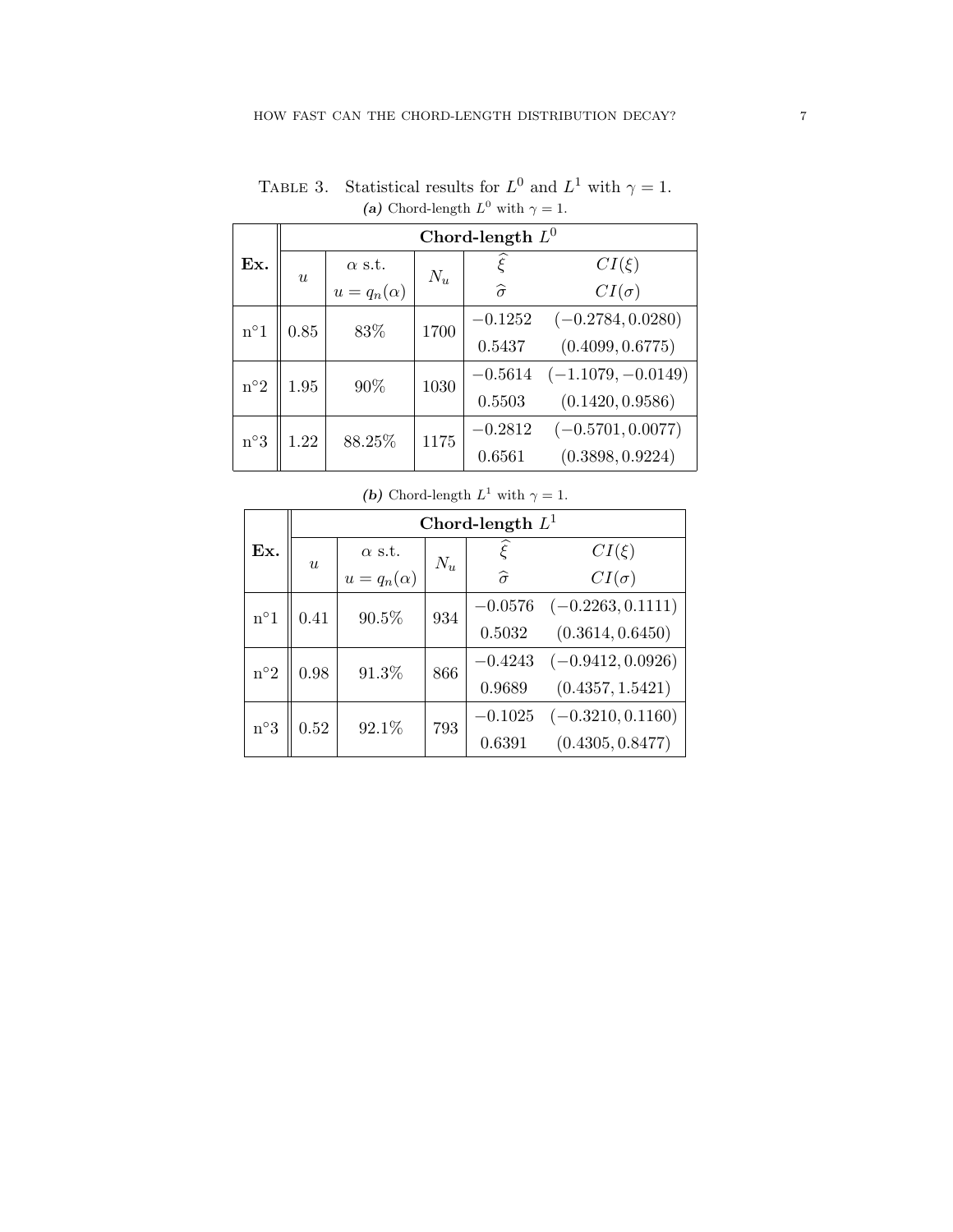

FIGURE 1. Length of the chord  $L^0$  at threshold  $\gamma = 0$  for the three examples of covariance function  $\rho$  (from top to bottom: n°1, n°2, n°3). On the left: the empirical mean excess plots; on the right: the tails of the distribution functions (solid line: sample, dashed line: approximating GPD model). The parameters are given in Table 2(a).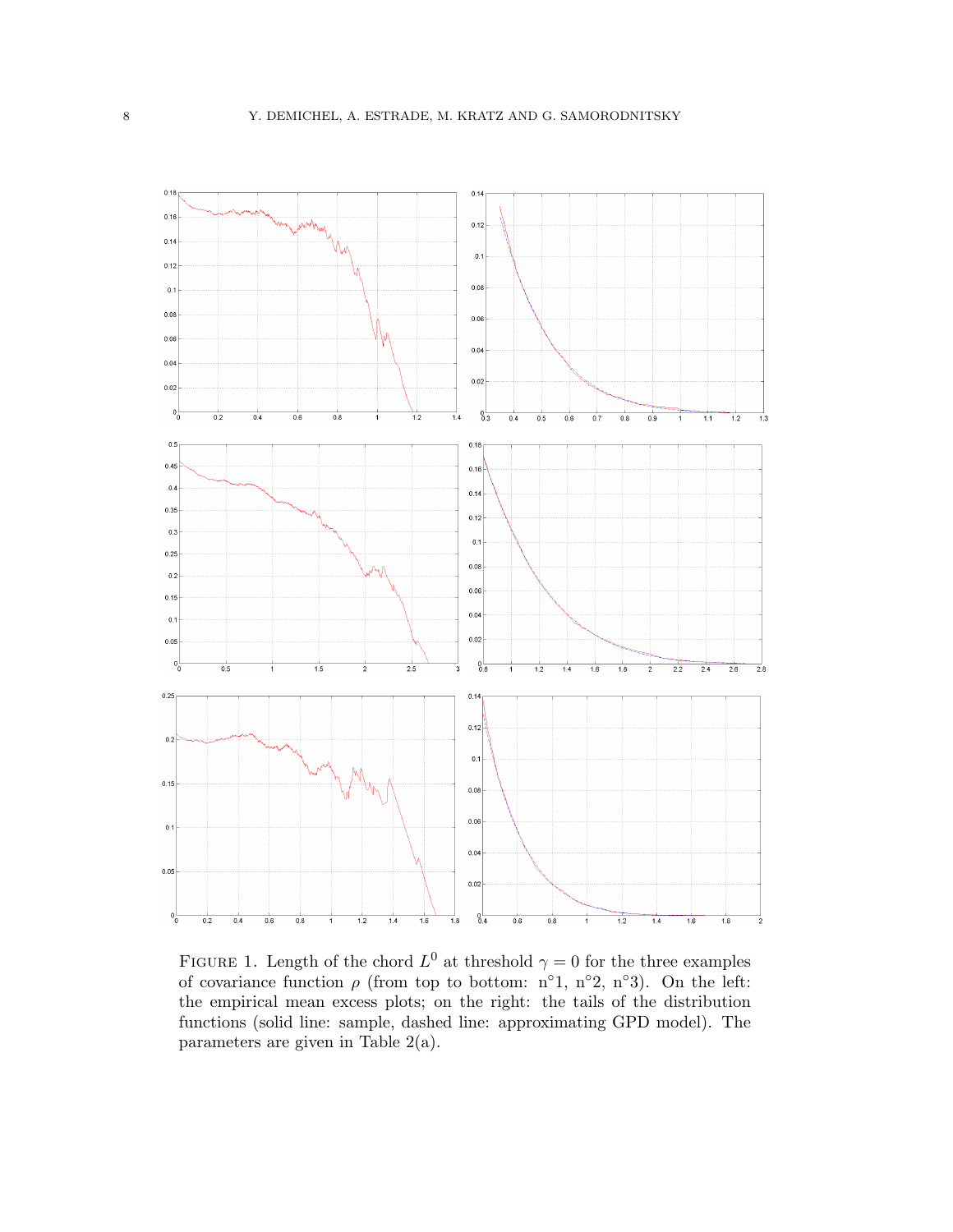

FIGURE 2. Length of the chord  $L^1$  at threshold  $\gamma = 0$  for the three examples of covariance function  $\rho$  (from top to bottom: n°1, n°2, n°3). On the left: the empirical mean excess plots; on the right: the tails of the distribution functions (solid line: sample, dashed line: approximating GPD model). The parameters are given in Table 2(b).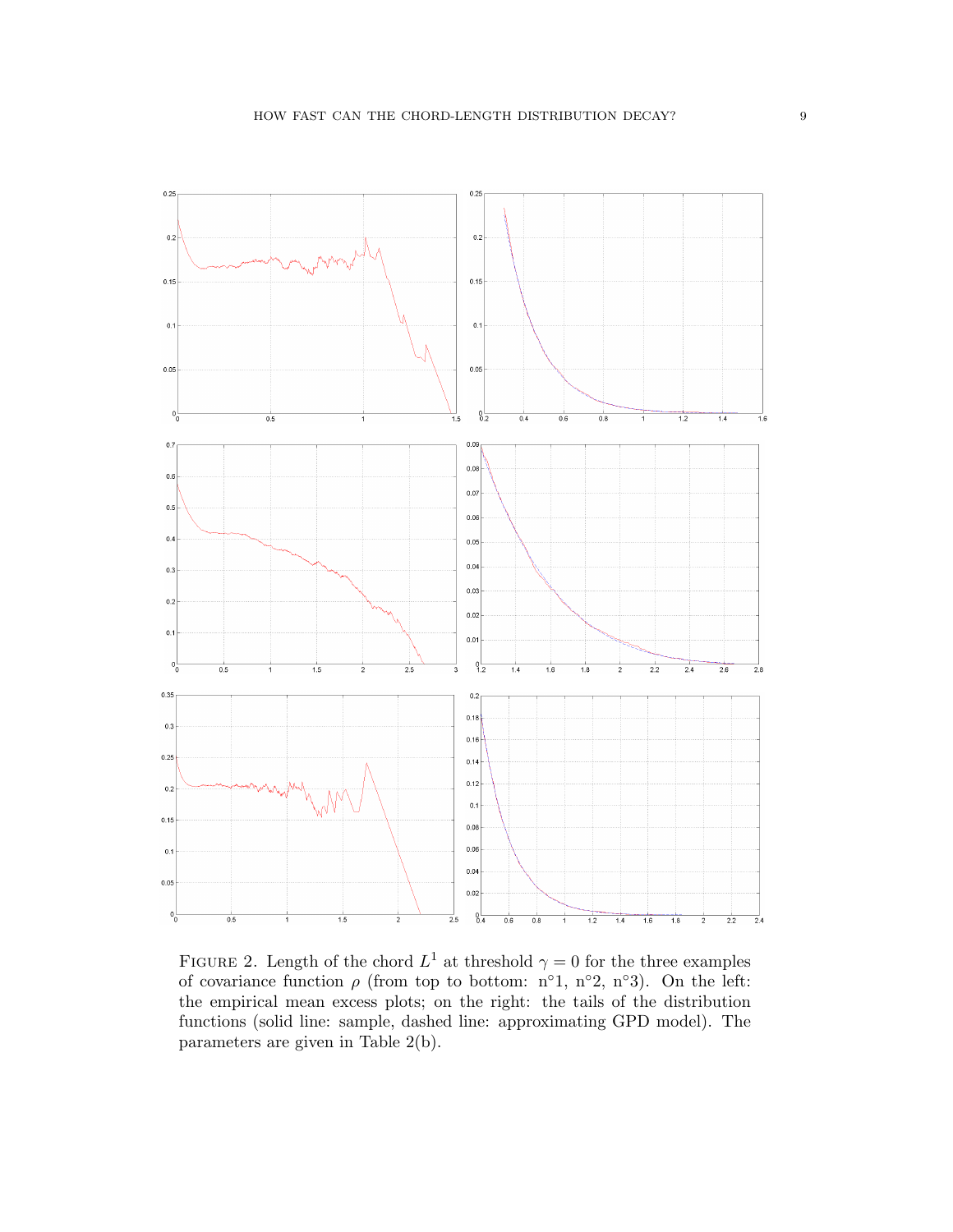

FIGURE 3. Length of the chord  $L^0$  at threshold  $\gamma = 1$  for the three examples of covariance function  $\rho$  (from top to bottom: n°1, n°2, n°3). On the left: the empirical mean excess plots; on the right: the tails of the distribution functions (solid line: sample, dashed line: approximating GPD model). The parameters are given in Table 3(a).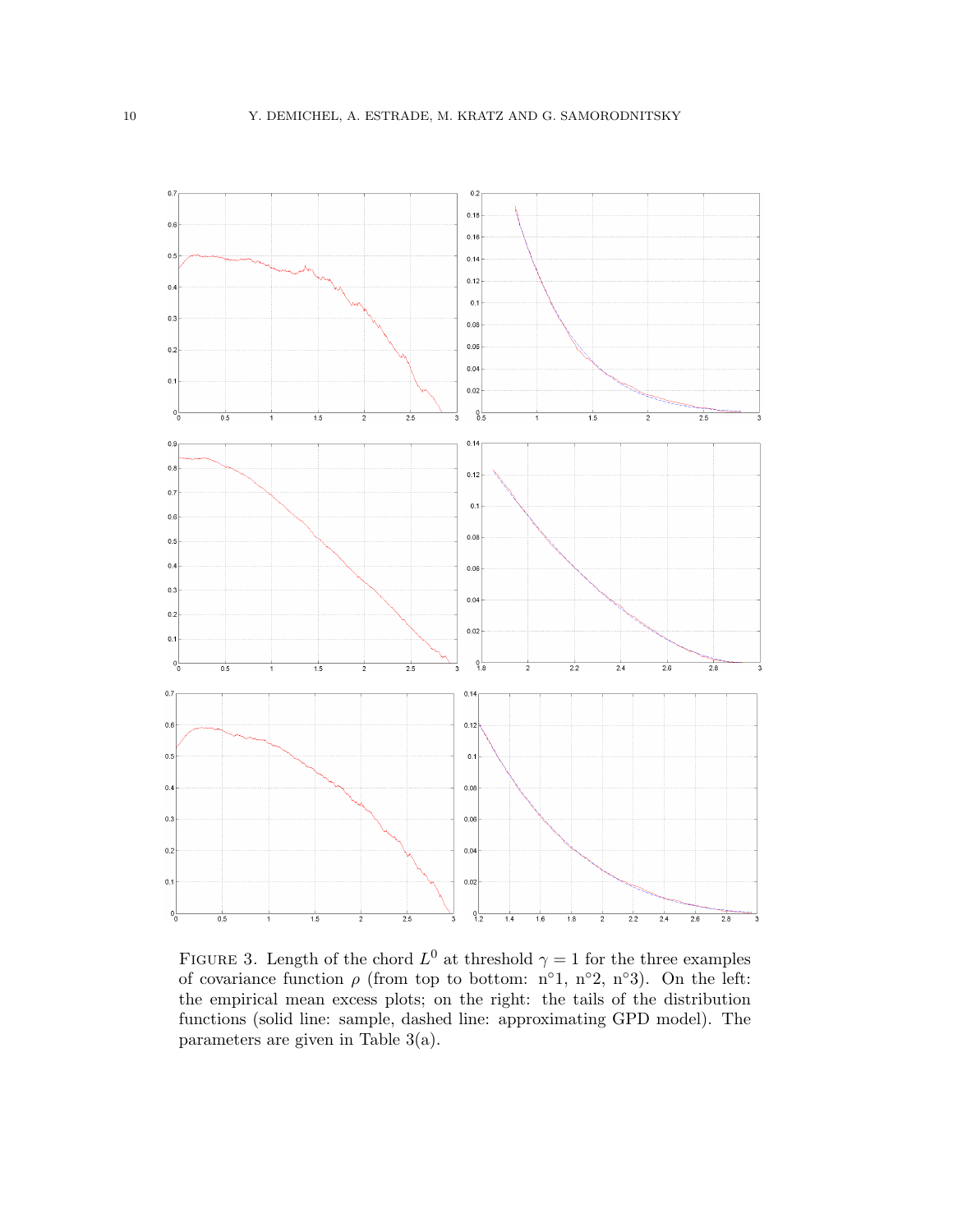

FIGURE 4. Length of the chord  $L^1$  at threshold  $\gamma = 1$  for the three examples of covariance function  $\rho$  (from top to bottom: n°1, n°2, n°3). On the left: the empirical mean excess plots; on the right: the tails of the distribution functions (solid line: sample, dashed line: approximating GPD model). The parameters are given in Table 3(b).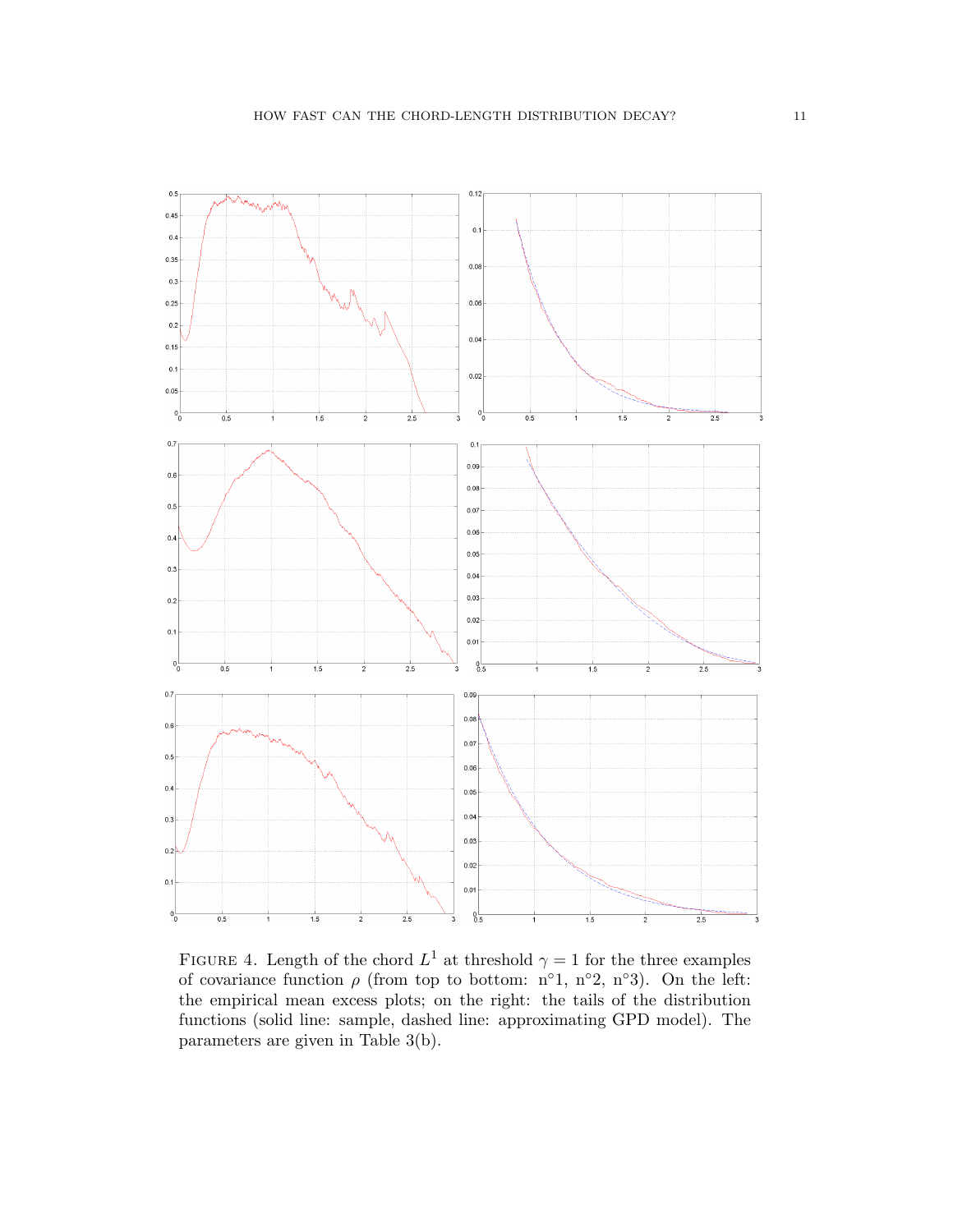It is obvious that the empirical mean excess functions (the left plots of the above figures) appear to be decaying to zero, which is consistent with light tails of the chord-length distributions. Furthermore, the estimated values of the shape parameter  $\xi$  of the approximating GDP are all negative. Even though most of the 99% confidence intervals for  $\xi$  contain the origin, it is clear that the estimated shape parameter points towards light tails of the chordlength distributions as well. The validity of our procedure is confirmed by the good fit at the selected levels  $u$  that the approximating GPD provides to the sample cdf (see the right plots of figures 1 to 4). The results do not seem to differ significantly for the two chord-lengths, for the two chosen thresholds, and for the three covariance functions  $\rho$ . We note that a statistical test of an exponential decay could also be applied to the tails of the chord-length distributions; see e.g. [4].

Conclusion: our empirical analysis appears to indicate light tails of the chord-length, and the result does not seem to be sensitive to the choice of a threshold or a covariance function. To understand this phenomenon we turn now to a probabilistic analysis.

# 2. Theoretical bounds for the tail of chord-length distributions

In this section we derive upper bounds for the tail of the chord-length distribution for certain families of stochastic processes, mostly stationary Gaussian processes, with appropriate assumptions on the memory of the process (on the covariance function if the process is Gaussian). We will see that under mild assumptions a faster than polynomially fast rate of decay of the chord-length distribution is obtained while stronger assumptions lead to an exponentially fast rate of decay. The bounds we obtain provide an explanation to the numerical results discussed in Section 1.

We start with introducing the terminology related to the speed of decay of the tail of distributions.

**Definition.** Let F be a mapping from  $[0, \infty)$  into  $[0, \infty)$ . We say that F decays exponentially fast if

$$
\exists \theta > 0, \exists T_0 > 0, \forall t \geq T_0, \qquad F(t) \leqslant e^{-\theta t} \tag{4}
$$

and decays faster than polynomially fast if

$$
\forall \ \beta > 0, \qquad \lim_{t \to \infty} t^{\beta} F(t) = 0. \tag{5}
$$

Clearly, the two notions are not mutually exclusive.

Let  $X = (X_t, t \geq 0)$  be a continuously differentiable strictly stationary process with mean 0 and variance 1.

There is a natural dichotomy between the behavior of chord-lengths if the starting point  $X_0$ is below or above level  $\gamma$ . To account for this, we will write for any chord-length  $L^k$  and any  $t \geqslant 0$ ,

$$
\mathbb{P}(L^k > t) = \mathbb{P}(L^k > t, X_0 > \gamma) + \mathbb{P}(L^k > t, X_0 \leq \gamma).
$$

Then one estimates each term in the right hand side, essentially in the same way. Moreover, we invariably use a discretization of time.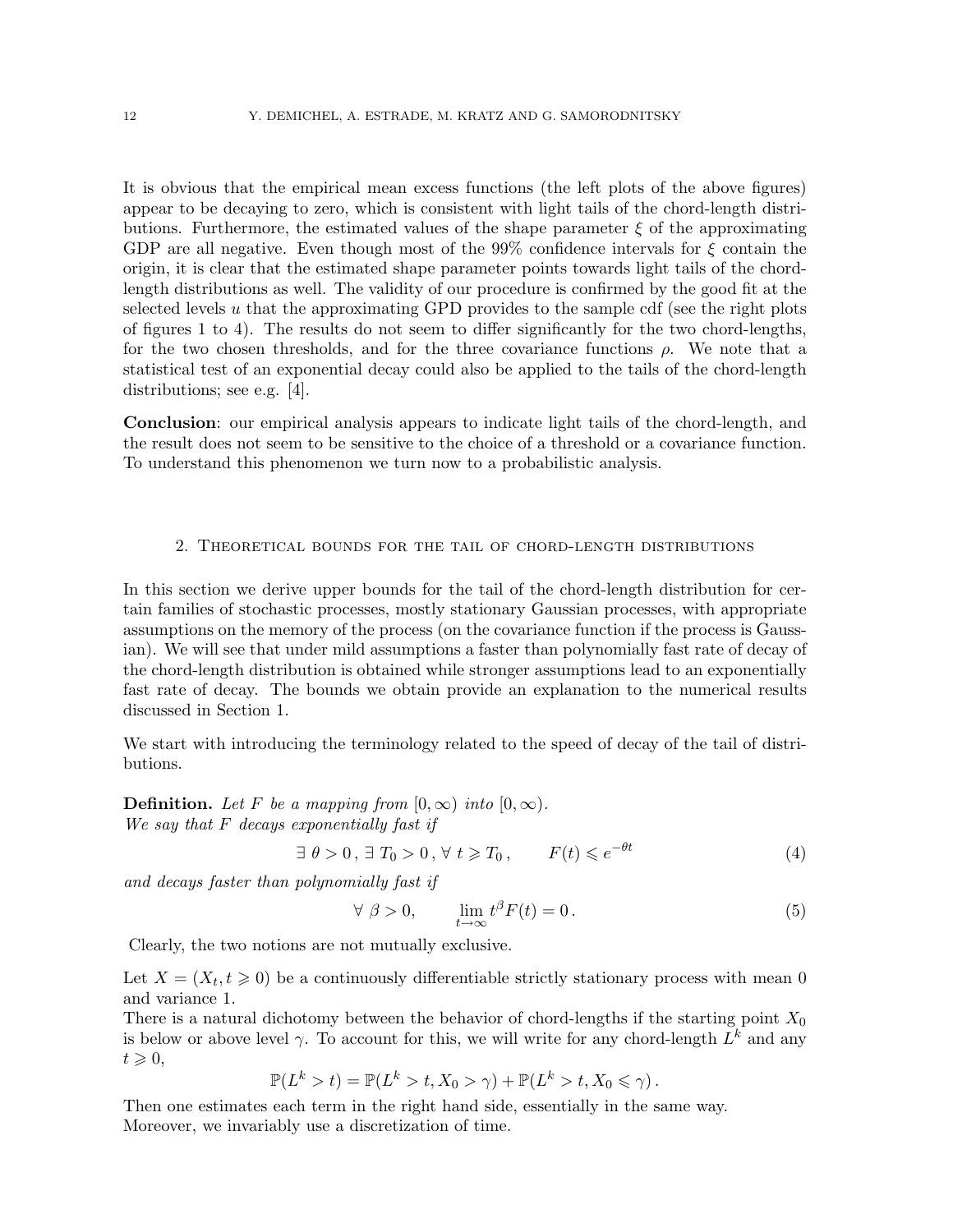### 2.1. General inequalities and example.

We start with two general inequalities. The first inequality will allow us to derive asymptotic upper bounds, under the stationary probability measure  $\mathbb{P}$ , on the tail of the distribution of any chord-length  $L^k$  from the ones obtained for  $L^0$ . The second inequality will make it possible to extend the asymptotic upper bounds on the tail of the chord-length distribution from the stationary probability  $\mathbb P$  to the Palm probability measures.

Finally, we exhibit a simple example in which the underlying process X has memory that does not last longer than  $m$  units of time. This example already contains the key idea used in the sequel.

## 2.1.1. Rate of decay of the tail of distribution of the k-th chord-length.

**Proposition 2.1.** For any  $k \geq 0$  and any  $t \geq 0$ , one has

$$
\mathbb{P}(L^k > t) \leq 2^k \mathbb{P}\left(L^0 > \frac{t}{(k+1)!}\right)
$$

.

In particular, if the tail of the distribution of  $L^0$  decays exponentially fast, or faster than polynomially fast, respectively, then so does the tail of the distribution of  $L^k$  for any  $k \geqslant 0$ .

*Proof.* The inequality can be easily be proved by induction in k, beginning with  $k = 0$ , and using the following decomposition:

$$
\mathbb{P}(L^k > t) = \mathbb{P}(\exists j \in \{0, ..., k-1\}, L^j > t/(k+1), L^k > t) \n+ \mathbb{P}(\forall j \in \{0, ..., k-1\}, L^j \le t/(k+1), L^k > t) \n\le \sum_{j=0}^{k-1} \mathbb{P}(L^j > t/(k+1)) + \mathbb{P}(\bigcap_{s \in (kt/(k+1), t)} (X_s > \gamma) \cup \bigcap_{s \in (kt/(k+1), t)} (X_s < \gamma))
$$

and noticing that, by stationarity, the last term in the right hand side above is less or equal to  $\mathbb{P}(L^0 > t/(k+1)).$ 

Therefore, from now on, we will derive bounds only for the tail of the distribution of the initial chord-length  $L = L^0$ .

2.1.2. Chord-lengths under the Palm probability measures. In practice it is of special interest to study the chord-length distribution from the moment a level crossing occurs. For that purpose one introduces the so-called Palm probability measures. For instance, to study the chord-length distributions occurring after an upcrossing of the level  $\gamma$ , we introduce the Palm probability measure (see for instance [1, 6]) defined by

$$
\mathbb{P}_{0^+}(A) = \frac{1}{\mu} \lim_{\tau \to 0^+} \frac{1}{\tau} \mathbb{P}\left(A \cap (U(-\tau,0) \geq 1)\right), \ A \in \mathcal{F},
$$

where  $U(s,t)$  denotes the number of upcrossings in the interval  $(s,t)$  of the level  $\gamma$  by the process X. Further,  $\mu = E[U(0,1)]$  is assumed to be finite; recall (see [6]) that under our assumptions,

$$
\mathbb{P}(U(0,t)\geq 1) = \mu t + o(t) \quad \text{as} \quad t \to 0. \tag{6}
$$

The Palm probability measures  $\mathbb{P}_{0}$ -, describing the behavior of the process after a downcrossing, and  $\mathbb{P}_0$ , describing the behavior of the process after a crossing, are defined analogously.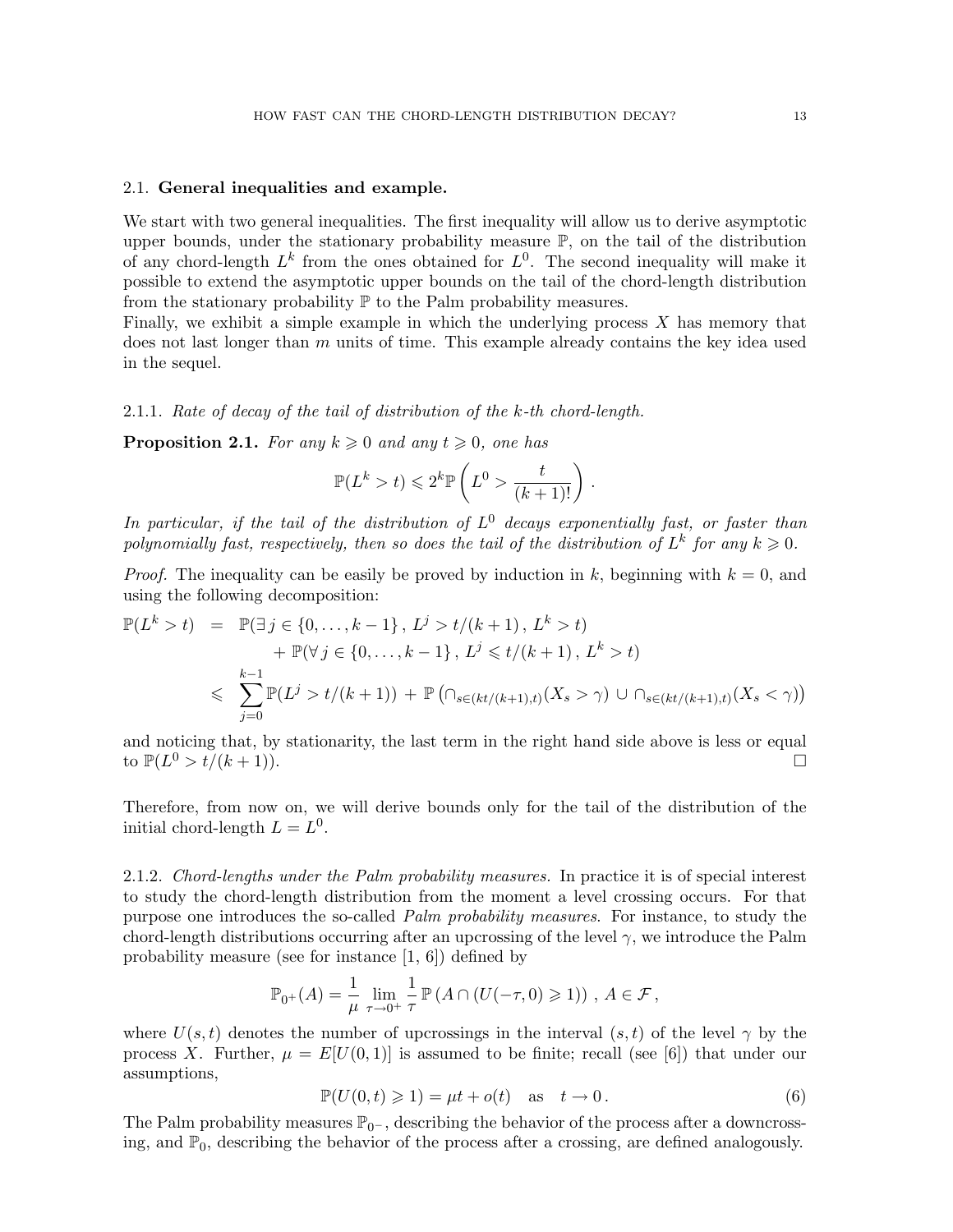The distributions of L under  $\mathbb{P}$  and under  $P_{0+}$  are linked by

$$
P_{0+}(L>t) = -\frac{1}{\mu} \frac{\partial}{\partial t} \mathbb{P}(X_0 < \gamma, L > t) ; \qquad (7)
$$

see e.g. [1, 6, 21].

Even though the distributions of the chord-lengths under the Palm probability measures are of main interest, they are difficult to evaluate. Fortunately, we have the following:

**Proposition 2.2.** For any  $t > 0$ , one has

$$
P_{0^+}(L>2t)\leqslant \frac{1}{t\mu}\,\mathbb{P}(L>t)\,.
$$

In particular, if the tail distribution of L under the stationary probability measure  $\mathbb P$  decays exponentially fast, or faster than polynomially fast, respectively, then the same is true under the Palm probability measure  $P_{0+}$ .

*Proof.* Writing  $P_{0+}(L > 2t) \leq \frac{1}{t}$ t  $\int_0^{2t}$  $P_{0+}(L > s)ds$  and using (7) allow to conclude.  $\square$ 

A similar argument gives the corresponding bounds for the other Palm probabilities:

$$
P_{0^-}(L > 2t) \leq \frac{1}{t\mu} \mathbb{P}(L > t)
$$
 and  $P_0(L > 2t) \leq \frac{1}{2t\mu} \mathbb{P}(L > t)$ .

2.1.3. Example: an m-dependent process X. Recall that a stochastic process X is m-dependent if  $X_s$  and  $X_t$  are independent whenever  $|t - s| > m$ . For second order stationary processes, the m-dependence implies that the covariance function of the process vanishes after lag  $m$ , while for stationary Gaussian processes the converse statement is true as well. Processes with such covariance functions are commonly used in simulation (see e.g. [19]). It is the case for our example  $n^{\circ}1$  in the simulation part (see §1.1).

**Proposition 2.3.** Assume that X is an m-dependent stationary process such that  $\mathbb{P}(X_0 >$  $\gamma$ ) > 0 and  $\mathbb{P}(X_0 < \gamma)$  > 0. Then the tail of the distribution of the chord-length L decays exponentially fast.

*Proof.* Let  $t > m' > m$  and  $n = [t/m'] \geq 1$ . Clearly,

$$
\mathbb{P}(L>t, X_0<\gamma)\leqslant \mathbb{P}(L>nm', X_0<\gamma)\leqslant \prod_{k=0}^n \mathbb{P}(X_{km'}<\gamma)=\mathbb{P}(X_0<\gamma)^{n+1}\leqslant e^{t\frac{\log \mathbb{P}(X_0<\gamma)}{m'}}.
$$

We deduce that

$$
\mathbb{P}(L > t) \leq 2e^{-\theta t} \text{ for all } t > m',
$$

with

$$
\theta = \frac{1}{m'} \max \left\{ |\log \mathbb{P}(X_0 < \gamma)|, |\log \mathbb{P}(X_0 \ge \gamma)| \right\}.
$$

This implies the exponentially fast rate of decay of the tail.

We mention that the above result remains valid when the  $m$ -dependence property of the process X is replaced by certain strong mixing properties such as  $\psi$ -mixing (see [2] for a precise definition).

We now consider the case of stationary Gaussian processes under weaker assumptions than the m-dependence considered above.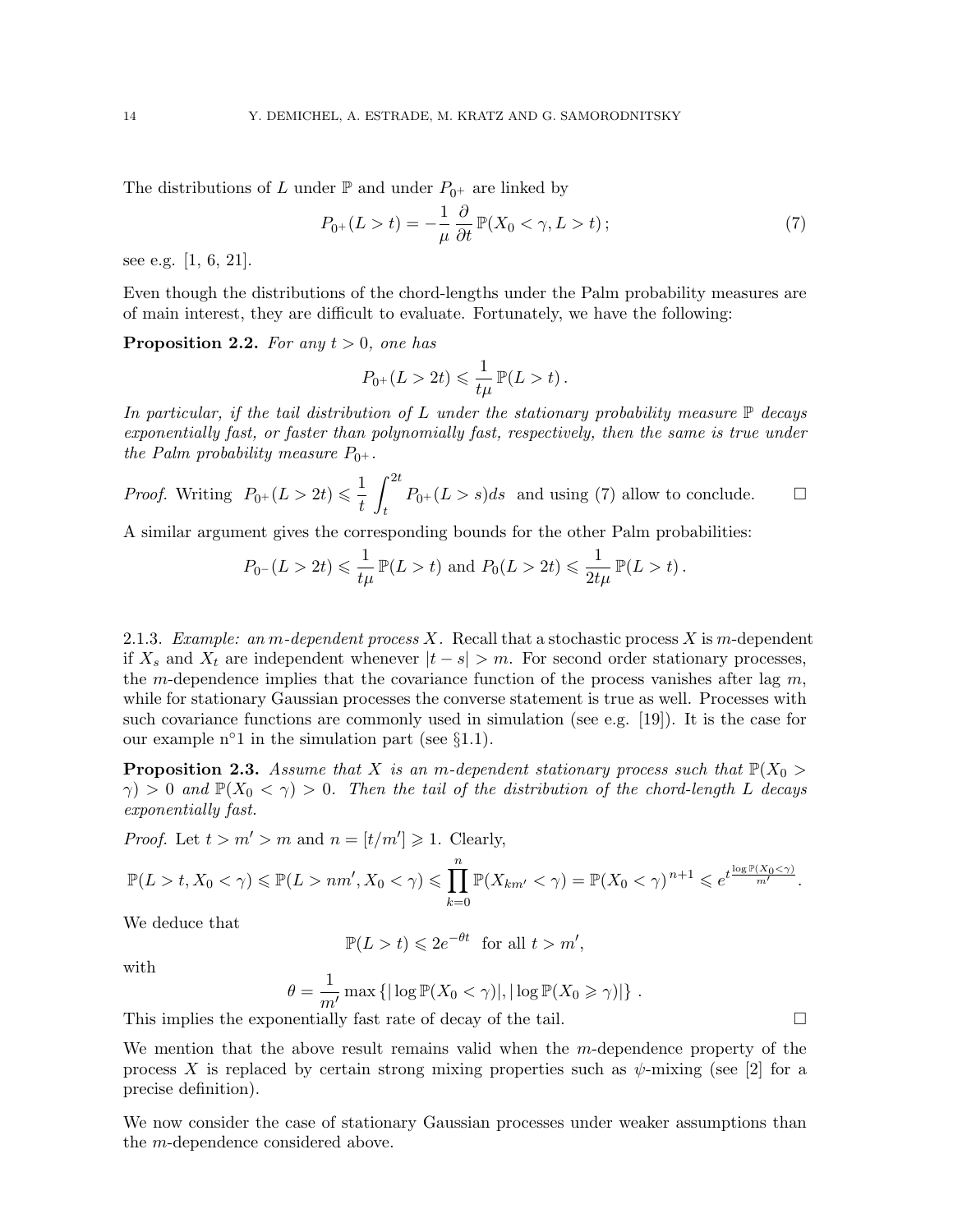## 2.2. Gaussian processes with vanishing memory.

Assume that the covariance function  $\rho$  of a stationary Gaussian process X tends to 0 at infinity; we will prove that the tail of the distribution of the associated chord-length  $L$  decays faster than polynomially fast. When having a fast rate of decay for  $\rho$ , the distribution L will decay even faster.

The proof is based on the application of Slepian's lemma, introducing a new Gaussian process whose covariance is compared with  $\rho$ . Without loss of generality, we may and will assume throughout the section that the stationary Gaussian process has zero mean and unit variance.

**Theorem 2.4.** Let X be a stationary Gaussian process with covariance function  $\rho$  such that  $\rho(t) \to 0$  as  $t \to \infty$ .

- (i) The tail of the distribution of the chord-length L decays faster than polynomially fast.
- (ii) Moreover if  $\rho$  decays exponentially fast, then the distribution of L decays exponentially fast as well.

#### Proof.

(i) Choose  $0 < a < 1$ , and let T be so large that  $\rho(s) \leq a$  for all  $s \geq T$ . We use the discretization

$$
\mathbb{P}(L > t, X_0 > \gamma) \leq \mathbb{P}(X_{jT} > \gamma, j = 0, 1, \ldots, [t/T]).
$$

By Lemma 2.5 below,

$$
\limsup_{t\to\infty}\frac{\mathbb{P}(L>t,\,X_0>\gamma)}{\log t}\leqslant \limsup_{t\to\infty}\frac{\mathbb{P}\big(X_{jT}>\gamma,\,j=0,1,\ldots,[t/T]\big)}{\log[t/T]}\frac{\log[t/T]}{\log t}\leqslant-\frac{1-a}{a}\,.
$$

Letting  $a \downarrow 0$  we obtain

$$
\limsup_{t\to\infty}\frac{\mathbb{P}(L>t,\,X_0>\gamma)}{\log t}=-\infty\,.
$$

Applying the above to the process  $-X$  we obtain also

$$
\limsup_{t\to\infty}\frac{\mathbb{P}(L>t,\,X_0<\gamma)}{\log t}=-\infty\,,
$$

and the two statements together give us the claim of the theorem.  $\Box$ 

**Lemma 2.5.** Let  $0 < a < 1$  and let  $Y_1, Y_2, \ldots$  be a centered unit variance Gaussian process such that  $Cov(Y_i, Y_j) \leq a$  for all  $i \neq j$ . Then for any  $\gamma \in \mathbb{R}$ ,

$$
\limsup_{n \to \infty} \frac{\log \mathbb{P}(Y_1 > \gamma, \dots, Y_n > \gamma)}{\log n} \leqslant -\frac{1-a}{a} \,. \tag{8}
$$

*Proof.* Let  $W_0, W_1, W_2, \ldots$  be i.i.d. standard normal random variables, and let  $Z_j = a^{1/2}W_0 +$  $(1-a)^{1/2}W_j$ ,  $j=1,2,\ldots$  Then  $Z_1, Z_2, \ldots$  is a discrete time centered unit variance Gaussian process such that  $Cov(Z_i, Z_j) = a$  for all  $i \neq j$ . By the Slepian inequality (see [20]) we know that for any  $n \geq 1$  and  $\gamma \in \mathbb{R}$ ,  $\mathbb{P}(Y_1 > \gamma, \ldots, Y_n > \gamma) \leq \mathbb{P}(Z_1 > \gamma, \ldots, Z_n > \gamma)$ . Therefore, it is enough to prove (8) with  $(Y_i)$  replaced by  $(Z_i)$ .

Choose any

$$
0<\theta<\frac{1-a}{a}
$$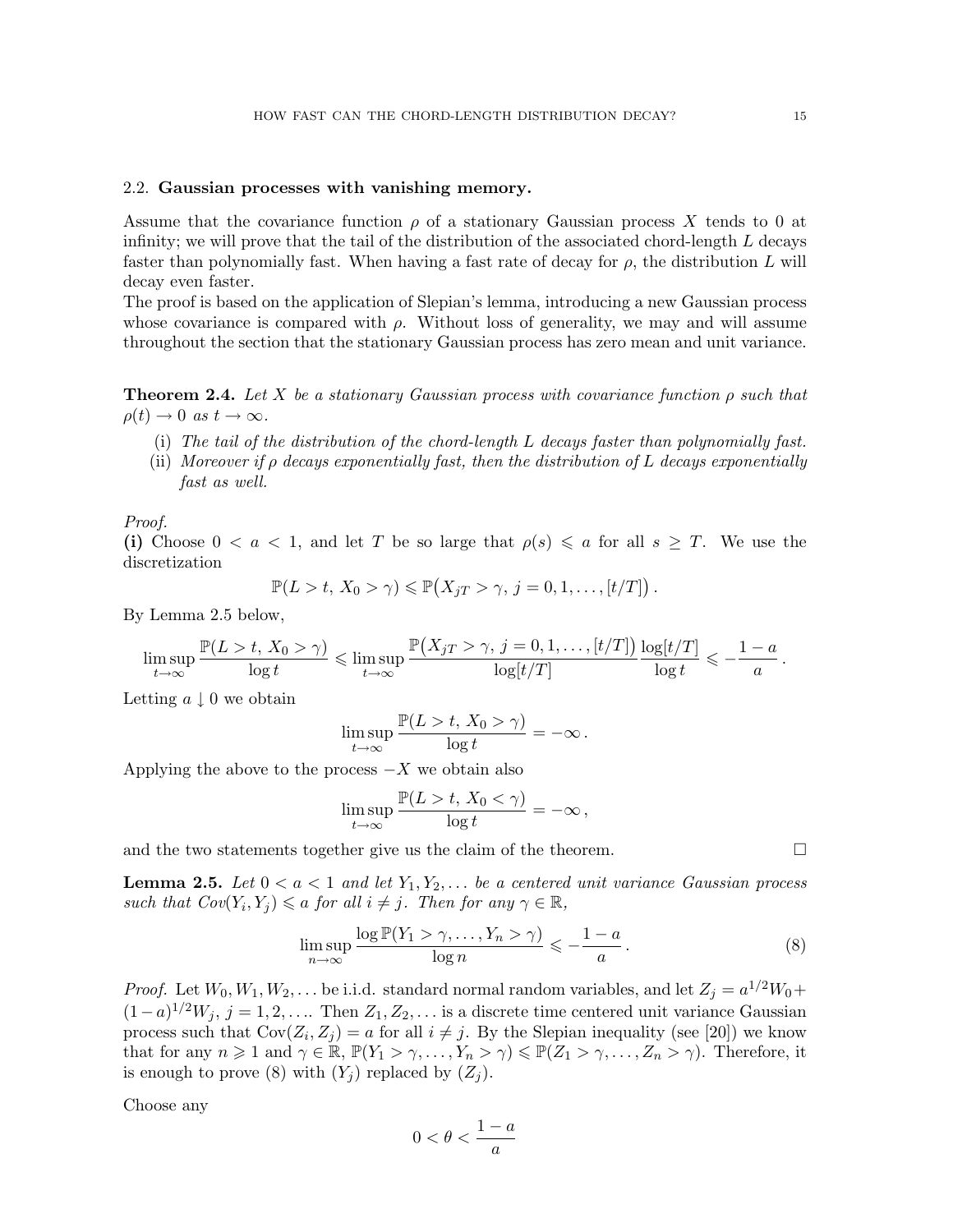and write

$$
\mathbb{P}(Z_1 > \gamma, \dots, Z_n > \gamma) = \int_{-\infty}^{\infty} \phi(x) \left[ \Psi \left( \frac{\gamma - a^{1/2} x}{(1 - a)^{1/2}} \right) \right]^n dx
$$
  
= 
$$
\int_{x > (2\theta \log n)^{1/2}} + \int_{x \leq (2\theta \log n)^{1/2}} := I_1(n) + I_2(n),
$$

where  $\phi$  and  $\Psi$  are the density and the tail of a standard normal random variable, respectively. We use the bounds

$$
\Psi(x) \leqslant \frac{1}{2} e^{-x^2/2} \text{ for } x \geq 0,
$$

and

 $\Psi(x) > e^{-(1+\varepsilon)x^2/2}$  for x large enough, and for any  $\varepsilon > 0$ .

First of all,

$$
I_1(n) \le \Psi((2\theta \log n)^{1/2}) \le \frac{1}{2}e^{-\theta \log n} = \frac{1}{2}n^{-\theta}.
$$
 (9)

On the other hand, selecting  $0 < \varepsilon < 1$  so small that

$$
\frac{\theta a(1+\varepsilon)}{1-a} < 1\,,\tag{10}
$$

we have for  $n$  large enough,

$$
I_2(n) \le \left[ \Psi\left(\frac{\gamma - a^{1/2} (2\theta \log n)^{1/2}}{(1-a)^{1/2}}\right) \right]^n = \left[ 1 - \Psi\left(\frac{a^{1/2} (2\theta \log n)^{1/2} - \gamma}{(1-a)^{1/2}}\right) \right]^n
$$
  

$$
\le \left[ 1 - \exp\left\{-\frac{(1+\varepsilon)a\theta \log n}{1-a}\right\} \right]^n = \left( 1 - n^{-(1+\varepsilon)a\theta/(1-a)} \right)^n,
$$

and, using  $(10)$ , we see that for *n* large enough,

$$
I_2(n) \le \exp\{-n^{1-(1+\varepsilon)a\theta/(1-a)}/2\} = o(n^{-\theta}).
$$

Combining this bound with (9), we conclude that

$$
\limsup_{n \to \infty} \frac{\log \mathbb{P}(Z_1 > \gamma, \dots, Z_n > \gamma)}{\log n} \leqslant -\theta.
$$

Since  $\theta$  can be taken arbitrarily close to  $(1 - a)/a$ , we obtain (8) for  $(Z_i)$  replacing  $(Y_i)$ , as required.

(ii) Let  $T > 0$  be the positive number from the definition (4) of the exponentially fast decay of  $\rho$ , and  $\theta > 0$  be the corresponding exponent. We discretize the time parameter of the process X, defining for  $n \geq 0$ ,  $Y_n = X(nT)$ . Then  $Y = (Y_n)_{n \geq 0}$  is a centered unit variance discrete time stationary Gaussian process, whose covariance function  $\rho_Y$  satisfies

$$
\rho_Y(k) = \rho(k) \le e^{-\theta k}, \ k = 0, 1, 2, \dots \tag{11}
$$

For  $t \geq T$ , let  $n = [t/T] \geq 1$ , and note that

$$
\mathbb{P}(L > t) \leq \mathbb{P}(Y_j > \gamma, j = 0, \ldots, n) + \mathbb{P}(Y_j < \gamma, j = 0, \ldots, n).
$$

We will only spell out the procedure for obtaining an upper bound for the first term in the right hand side above. We will prove that there exists  $\alpha_0 > 0$  and  $N_0 \ge 0$  such that

for all 
$$
n \ge N_0
$$
,  $\mathbb{P}(Y_j > \gamma, j = 0, ..., n) \le e^{-\alpha_0 n}$ . (12)

This will, clearly, imply that the probability  $\mathbb{P}(L > t)$  decays exponentially fast.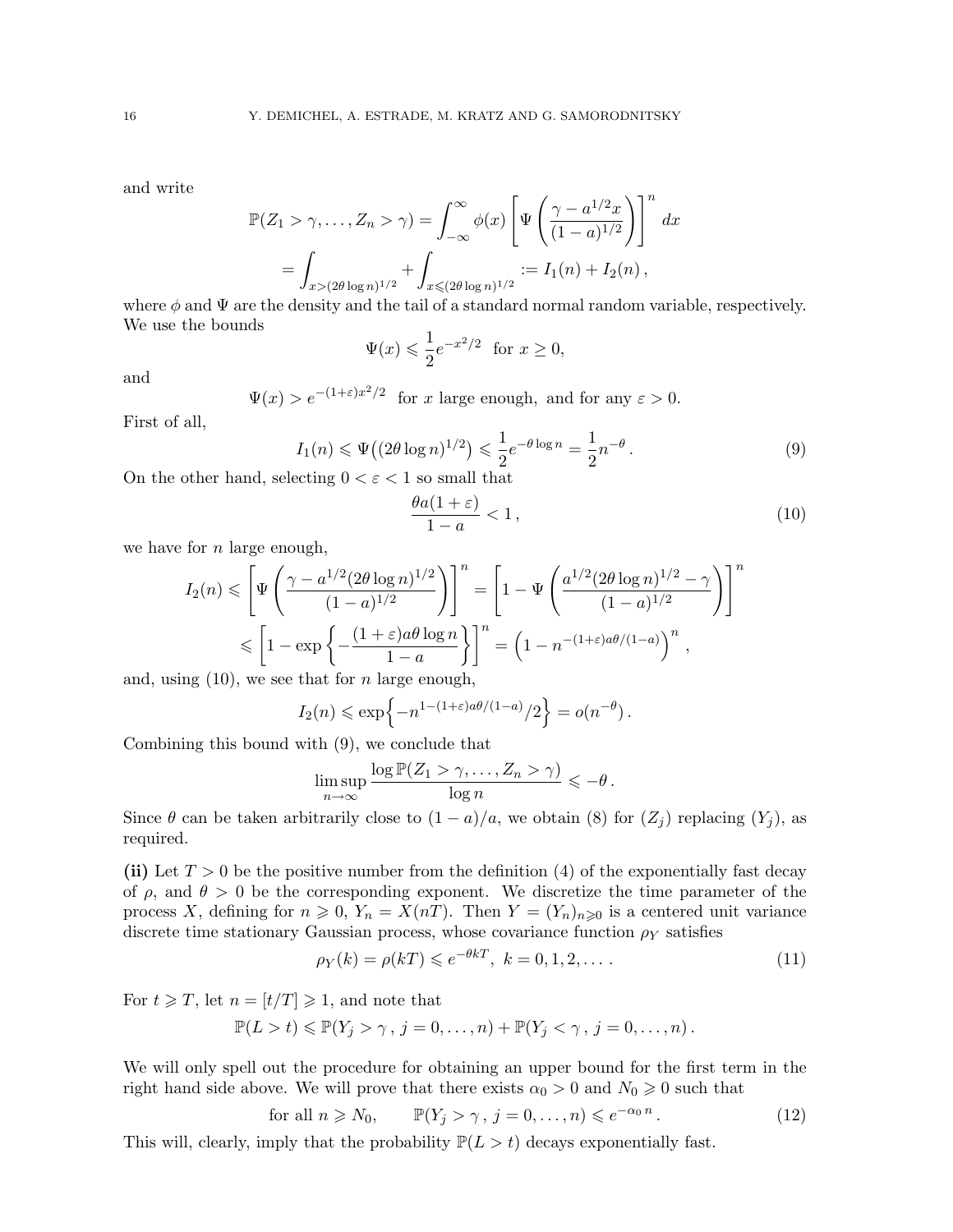As previously, we will use the Slepian lemma and introduce another centered unit variance discrete time stationary Gaussian process  $Z = (Z_n)_{n \geq 0}$ , with covariance function  $\rho_Z$  equal to the upper bound on the covariance function  $\rho_Y$  in (11), i.e.

$$
\rho_Z(k) = r_0^k, k = 0, 1, 2, \dots
$$
, with  $r_0 = e^{-\theta T}$ .

Such process  $Z$  does exists; in fact, it can be represented as a causal  $AR(1)$  process defined

by

$$
Z_{n+1} = r_0 Z_n + \xi_{n+1} \quad , \ n \geq 0,
$$

where  $(\xi_n)_{n\geqslant0}$  is a Gaussian white noise  $\mathcal{N}(0, 1-r_0^2)$ . In particular, Z is a Markov process. This property is important since it allows to proceed in a similar way as in the m-dependent case. From the Slepian normal comparison lemma, we know it is enough to prove (12) for Z instead of Y.

The threshold  $\gamma$  in (12) can be of any sign. Obviously, once we prove the statement for  $\gamma$  < 0, its validity for any other  $\gamma$  will follow. Nonetheless, since there is a particularly simple argument in the case  $\gamma > 0$  that helps to understand the trick when tackling the case  $\gamma \leq 0$ , we present it first.

If  $\gamma > 0$ , we can use the simple bound

$$
\mathbb{P}(Z_j > \gamma, j = 0, \dots, n) \le \mathbb{P}\left(\sum_{j=0}^n Z_j > (n+1)\gamma\right). \tag{13}
$$

The random variable  $\sum_{j=0}^{n} Z_j$  has the normal distribution  $\mathcal{N}(0, \sigma_n^2)$  with  $\sigma_n^2 \leqslant n \frac{1+r_0}{1-r_0}$  $\frac{1+r_0}{1-r_0}$ , so we obtain

$$
\mathbb{P}(Z_j > \gamma, j = 0, \dots, n) \le \Psi\left(\left(n\gamma \frac{1 - r_0}{1 + r_0}\right)^{1/2}\right) \le e^{-\alpha_0 n}, \text{ for } n \text{ large enough,}
$$

using once again the standard upper bound for  $\Psi$ . Note that any  $\alpha_0 < \frac{\gamma(1-r_0)}{2(1+r_0)}$  $\frac{1}{2(1+r_0)}$  can be used above.

When  $\gamma \leq 0$ , the estimate (13) is no longer sufficient for our purposes. Let  $\gamma' = 3 - 2\gamma > 0$  and consider the event

 $A_n = \{ \text{At least } \lceil n/3 \rceil \text{ out of } Z_0, Z_2, \ldots, Z_{2n-2} \text{ are larger than } \gamma' \},\$ 

where  $\lceil \cdot \rceil$  denotes the ceiling function.

First, note that

$$
\mathbb{P}((Z_j > \gamma, j = 0, \dots, 2n - 1) \cap A_n) \leq \mathbb{P}\left(\sum_{j=0}^{n-1} Z_{2j} > (n - \lceil n/3 \rceil)\gamma + \lceil n/3 \rceil \gamma'\right)
$$

$$
\leq \mathbb{P}\left(\sum_{j=0}^{n-1} Z_{2j} > n\right).
$$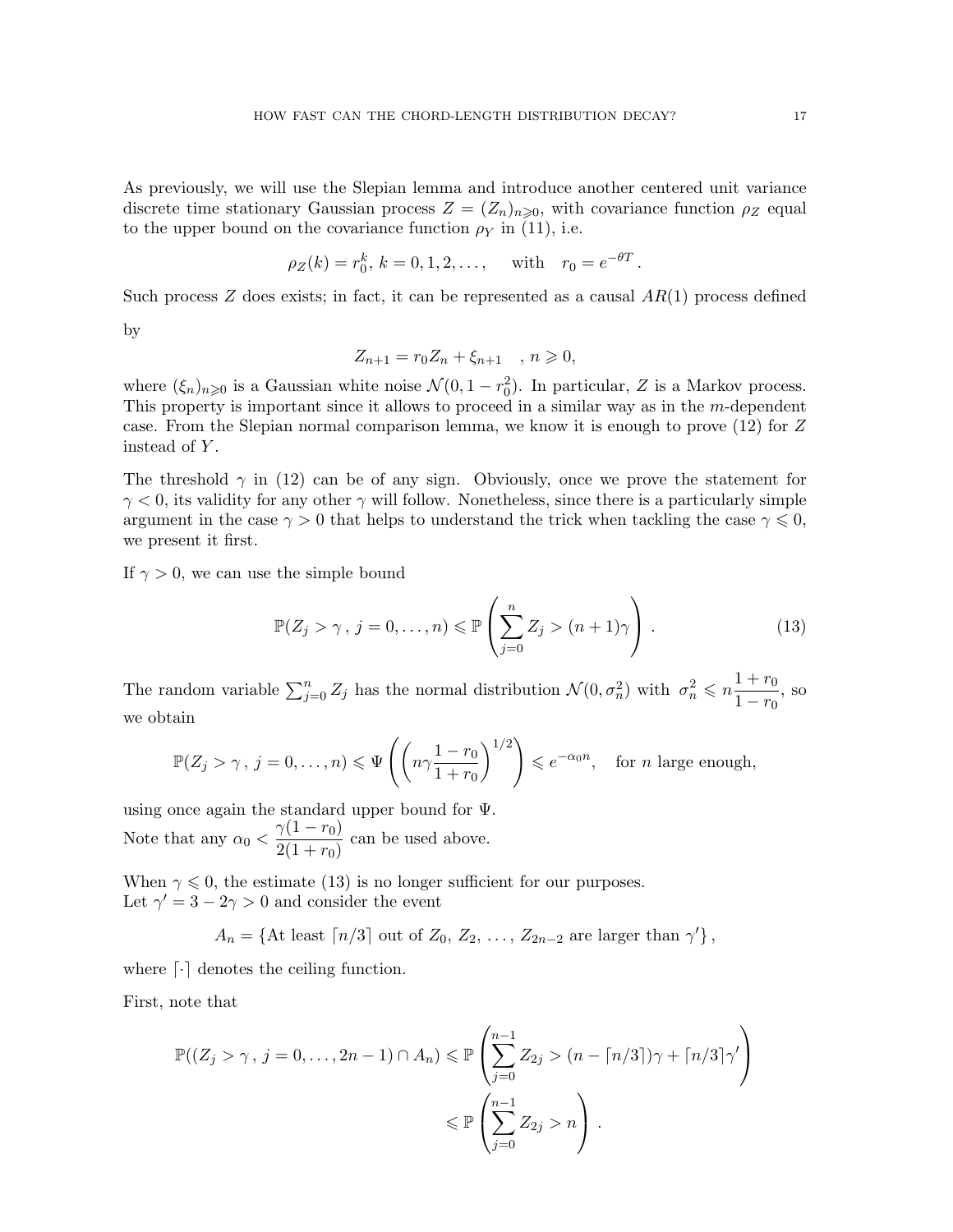This puts us in a situation analogous to the case  $\gamma > 0$  above, and using the same argument we obtain that for any

$$
\alpha_1 < \frac{1 - r_0^2}{2(1 + r_0^2)}
$$

there is  $N_1$  such that for all  $n \geq N_1$ ,

$$
\mathbb{P}((Z_j > \gamma, j = 0, \dots, 2n - 1) \cap A_n) \leqslant e^{-\alpha_1 n}.
$$
\n
$$
(14)
$$

In order to estimate  $\mathbb{P}\left((Z_j > \gamma, j = 0, \ldots, 2n-1) \cap \overline{A_n}\right)$ , let us introduce the sets  $B_n, n \geq 1$ defined by

$$
B_n = \left\{ (b_1, ..., b_n) \in \mathbb{R}^n : b_j > \gamma, j = 1, ..., n, \text{and at most } \lceil n/3 \rceil - 1 \text{ of the } b_j \text{'s are larger than } \gamma' \right\}.
$$

For every  $n \geq 1$  we define a function on  $\mathbb{R}^n$  by

$$
Q_n(z_0,\ldots,z_{2n-2})=\mathbb{P}\left(Z_{2j+1}>\gamma\,,\,j=0,\ldots,n-1\,|\,Z_{2j}=z_{2j}\,,\,j=0,\ldots,n-1\right)\,,
$$

 $(z_0,\ldots,z_{2k},\ldots,z_{2n-2})\in\mathbb{R}^n$ , in the sense of the usual continuous conditional probabilities, and write

$$
\mathbb{P}\left(\{Z_j > \gamma, j = 0, \ldots, 2n - 1\} \cap \overline{A_n}\right) = \int_{B_n} Q_n(z_0, \ldots, z_{2n-2}) \phi_n(z_0, \ldots, z_{2n-2}) dz_0 \ldots dz_{2n-2},
$$
\n(15)

where  $\phi_n$  is the joint pdf of  $(Z_0, Z_2, \ldots, Z_{2n-2})$ .

Given  $(z_0, z_1, \ldots, z_{2n-2}, z_{2n-1})$  such that the vector of the even-numbered coordinates  $(z_0, z_1, \ldots, z_{2n-2}, z_{2n-1})$  $z_2, \ldots, z_{2n-2}$ ) is in  $B_n$ , the latter vector has at least  $n - \lfloor n/3 \rfloor + 1$  coordinates which are strictly smaller than  $\gamma'$ . Elementary counting shows that there are at least  $\lceil n/3 \rceil$  odd numbers  $j_1 < j_2 < \cdots < j_{\lceil n/3 \rceil}$  in the set  $\{1, 3, \ldots, 2n-3\}$  such that

for every 
$$
k \in \{1, ..., \lceil n/3 \rceil\}
$$
  $z_{j_k-1} < \gamma'$  and  $z_{j_k+1} < \gamma'$ .

It follows from the Markov property of the process Z that

$$
Q_n(z_0, \ldots, z_{2n-2}) \leq \mathbb{P}\left(Z_{j_1} > \gamma, Z_{j_2} > \gamma, \ldots, Z_{j_{\lceil n/3 \rceil}} > \gamma \mid Z_{2j} = z_{2j}, j = 0, \ldots, n-1\right)
$$
  
= 
$$
\prod_{k=1}^{\lceil n/3 \rceil} \mathbb{P}\left(Z_{j_k} > \gamma \mid Z_{j_k-1} = z_{j_k-1}, Z_{j_k+1} = z_{j_k+1}\right).
$$

Recall that all z-values in the conditions are smaller than  $\gamma'$ .

Given  $(Z_{j_k-1} = z_{j_k-1}, Z_{j_k+1} = z_{j_k+1})$ , the random variable  $Z_{j_k}$  has the normal distribution  $\mathcal{N}(\mu_k, \sigma^2)$  with

$$
\mu_k = \frac{r_0}{1 + r_0^2} \left( z_{j_k - 1} + z_{j_k + 1} \right) < \frac{2\gamma' r_0}{1 + r_0^2} \quad \text{and} \quad \sigma^2 = \frac{1 + r_0^4}{(1 + r_0^2)^2} > 0 \,.
$$

Therefore

$$
Q_n(z_0,\ldots,z_{2n-2}) \leqslant \left(\Psi\left(\frac{\gamma(1+r_0^2)-2\gamma'r_0}{\sqrt{1+r_0^4}}\right)\right)^{\lceil n/3\rceil},
$$
\n(15) that for all  $n \geqslant 1$ .

and it follows from (15) that for all  $n \geq 1$ ,

$$
\mathbb{P}\left(\left\{Z_0 > \gamma, \ldots, Z_{2n-1} > \gamma\right\} \cap \overline{A_n}\right) \leqslant e^{-\alpha_2 n},
$$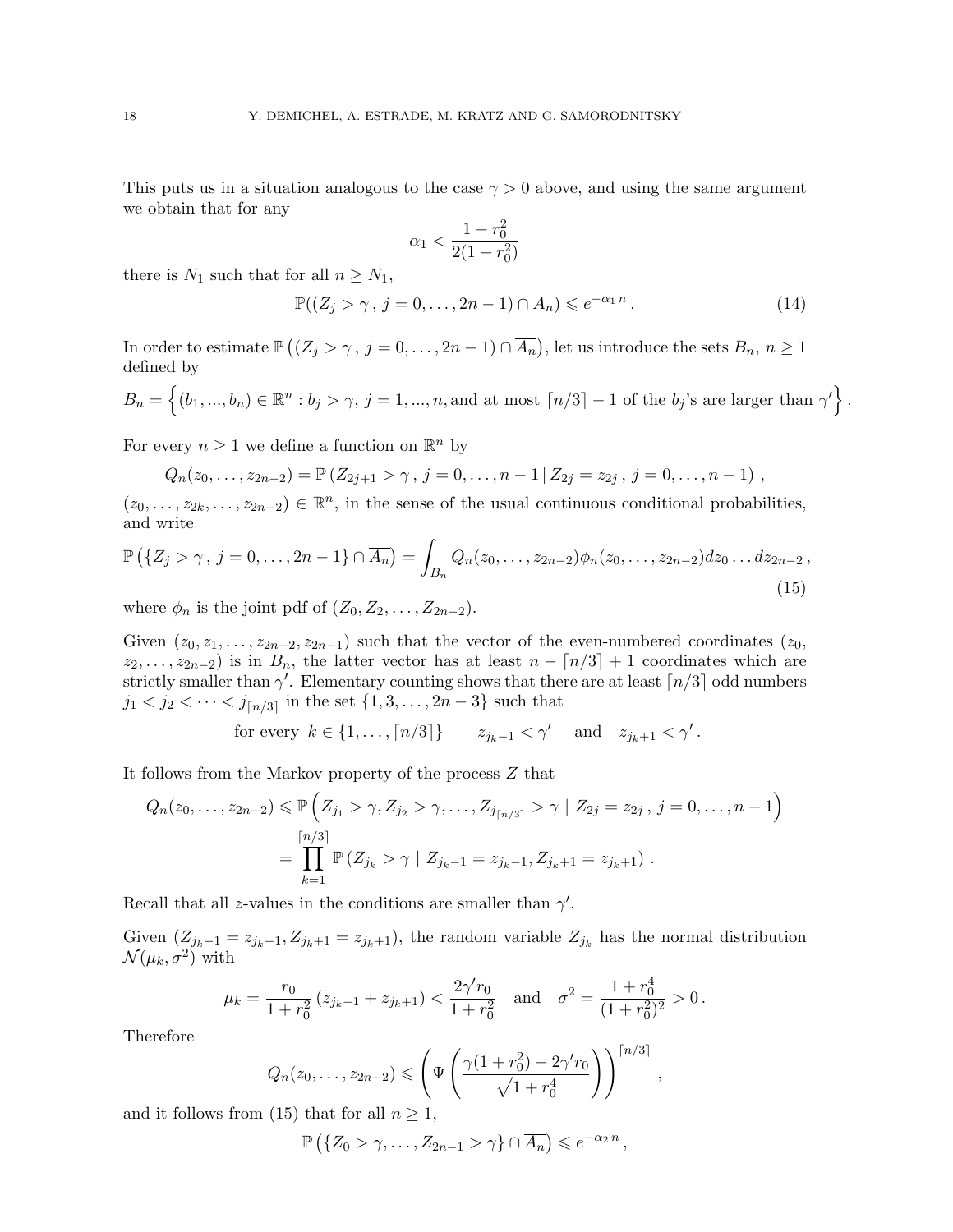with  $\alpha_2 = \Psi\left(\frac{\gamma(1+r_0^2)-2\gamma'r_0}{\sqrt{1+r_0^4}}\right)$  $1+r_0^4$ ). Combining this bound with (14), shows that there exists  $N_2$ such that for all  $n \geq N_2$ 

$$
\mathbb{P}\left(Z_0 > \gamma, \ldots, Z_{2n-1} > \gamma\right) \leqslant e^{-\alpha_3 n},
$$

where we can use any  $\alpha_3 < \min(\alpha_1, \alpha_2)$ . This proves (12) with any  $\alpha_0 < \alpha_3/2$  and some  $N_0$ large enough.

Since a stationary Gaussian process is mixing if and only if its covariance function converges to zero (see [5]), Theorem 2.4 (i) states that any mixing stationary Gaussian process has the property that the distribution of  $L$  decays faster than polynomially fast. We do not know at the moment if this property holds also for non-Gaussian mixing stationary processes. Nevertheless, the conclusion holds under a stronger dependence condition when assuming a non-Gaussian process is  $r$ -mixing (see[8]).

## 2.3. r-mixing processes.

Recall that the r-mixing coefficients of a process  $X$  are defined by

$$
r_T = r(A, B_T) = \sup_{\substack{W_1 \in L^2_X(A) \\ W_2 \in L^2_X(B_T)}} |\text{Corr}(W_1, W_2)|, T > 0,
$$

where  $A = (-\infty, 0]$  and  $B_T = [T, \infty)$ , and for  $D \subset \mathbb{R}$ ,  $L^2_X(D)$  denotes the closure in  $L^2(\Omega)$ of  $\text{Span}\{X_t, t \in D\}$ . See [8].

In particular, for any  $T > 0$  and events  $C_1, C_2$  such that  $W_1 = \mathbb{I}_{C_1} \in L^2_X(A)$  and  $W_2 = \mathbb{I}_{C_2} \in$  $L_X^2(B_T)$ , we have

$$
r_T \geq \frac{|\mathbb{P}(C_1 \cap C_2) - \mathbb{P}(C_1)\mathbb{P}(C_2)|}{(\mathbb{P}(C_1)\mathbb{P}(C_1)\mathbb{P}(C_2)\mathbb{P}(C_2))^{1/2}}.
$$
\n(16)

We will say that  $X$  is an r-mixing process if it satisfies

$$
\lim_{T \to +\infty} r_T = 0. \tag{17}
$$

**Theorem 2.6.** Assume that X is a stationary r-mixing process such that  $\mathbb{P}(X_0 > \gamma) > 0$ and  $\mathbb{P}(X_0 \leq \gamma) > 0$ . Then the tail of the distribution of the chord-length L decays faster than polynomially fast.

*Proof.* Fix  $T > 0$  large enough so that  $r_T < \min(\mathbb{P}(X_0 < \gamma), \mathbb{P}(X_0 > \gamma)).$ Define, for  $n \geq 0$ ,  $Y_n = X(nT)$  and consider the discrete time process  $Y = (Y_n)_{n \geq 0}$ .

For  $n \ge 0$  we apply (16) with  $C_1 = \{X(-(2^n-1)T) > \gamma, \ldots, X(0) > \gamma\}$  and  $C_2 = \{X(T) >$  $\gamma, \ldots, X(2^nT) > \gamma$ . By stationarity,

$$
\mathbb{P}(Y_0 > \gamma, \ldots, Y_{2^{n+1}-1} > \gamma) = \mathbb{P}(\{Y_0 > \gamma, \ldots, Y_{2^{n}-1} > \gamma\} \cap \{Y_{2^{n}} > \gamma, \ldots, Y_{2^{n+1}-1} > \gamma\})
$$
  
\$\leqslant (\mathbb{P}(Y\_0 > \gamma, \ldots, Y\_{2^{n}-1} > \gamma))^2 + r\_T \mathbb{P}(Y\_0 > \gamma, \ldots, Y\_{2^{n}-1} > \gamma).

Denoting  $p_n = \mathbb{P}(Y_0 > \gamma, \ldots, Y_{2^{n}-1} > \gamma)$  for  $n \geq 0$ , we see that

$$
p_{n+1} \leqslant p_n^2 + r_T p_n, \ n = 0, 1, \dots \tag{18}
$$

 $\Box$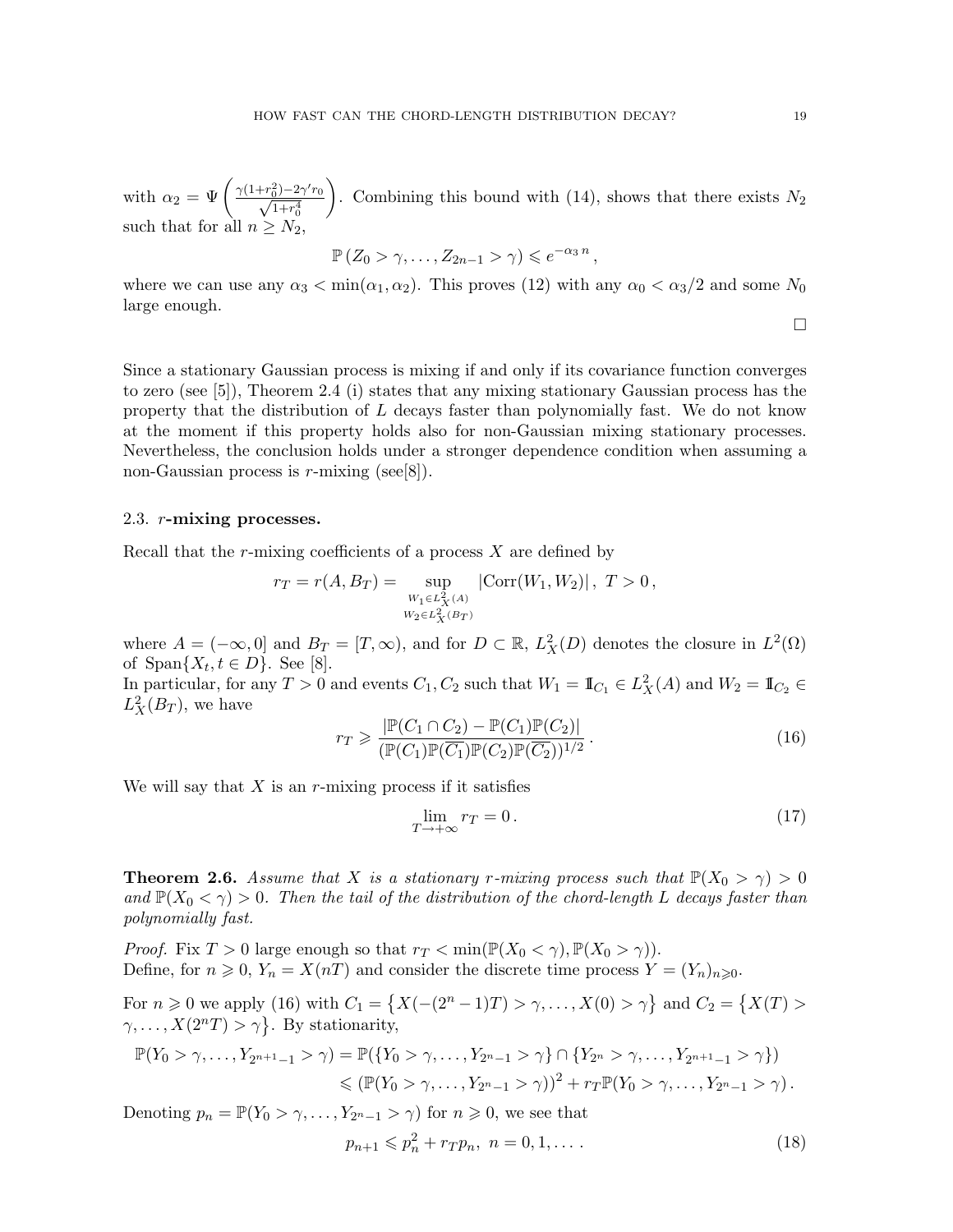which implies that  $p_n \to 0$  as  $n \to \infty$  (if  $l = \lim_{n \to \infty} p_n \neq 0$ , then  $l > p_0$  which would contradict  $(p_n)$  decreasing).

Therefore, there exists  $N_0 \geq 0$  such that for all  $n \geq N_0$  one has  $p_n \leq r_T$ . Thus

 $p_{n+1} \leqslant 2r_T p_n$  for all  $n \geqslant N_0$ 

and, hence,

$$
p_n \le c_0 (2r_T)^n
$$
 with  $c_0 = p_{N_0} (2r_T)^{-N_0} > 0$  for all  $n \ge N_0$ .

Now let  $t > 2^{N_0}T$  be so large that  $n = \lfloor \log_2(t/T) \rfloor \ge N_0$  and remark that  $r_T < 1/2$ . We have,  $log_2$  denoting the logarithm in base 2,

$$
\mathbb{P}(L > t, X_0 > \gamma) \le \mathbb{P}(Y_0 > \gamma, \dots, Y_{2^{n}-1} > \gamma) \le c_0 (2r_T)^n \le c'_0 t^{-|\log_2(2r_T)|}
$$

for a certain constant  $c'_0 > 0$  depending only on  $N_0$  and T. We deduce that

$$
\overline{\lim_{t \to \infty}} \frac{\log \mathbb{P}(L > t \, , \, X_0 > \gamma)}{\log t} \leqslant -\left| \log_2(2r_T) \right| \, .
$$

Since  $r_T \to 0$  as  $T \to \infty$ , we conclude that

$$
\lim_{t\to\infty}\frac{\log\mathbb{P}(L>t\,,\,X_0>\gamma)}{\log t}=-\infty\,.
$$

Hence  $t^{\beta} \mathbb{P}(L > t, X_0 > \gamma) \to 0$  as  $t \to \infty$ , for any  $\beta > 0$ .

An analogous result holds for  $\mathbb{P}(L > t, X_0 \leq \gamma)$ . Therefore the distribution of L decays faster than polynomially fast.

Recall that a stationary Gaussian process with a covariance function which decays in a polynomial way is r-mixing (see [5]). So an immediate corollary of Theorem 2.6 is the fact that for Gaussian processes with polynomially decaying covariance function, the distribution of the chord-length L decays faster than polynomially fast, a result obtained in Theorem 2.4 (i) under a weaker assumption.

### **CONCLUSION**

We have established theoretical results on the rate of decay of the tail of the distribution of the chord-lengths, depending on the memory in the thresholded process. In the case of stationary Gaussian processes, the memory is expressed via the covariance function. The results agree with the empirical results obtained by statistical analysis of simulated processes. We focused on the asymptotic behavior of the tails of the distributions and did not try to derive the best constants in the upper bounds for such tails. It may be possible to refine these bounds and relate them to the threshold. It may further be possible to explore how the bounds change from one chord-length to the next. This will be the subject of a future work. We also plan to investigate what memory properties of the thresholded process imply lower bounds on the tails of the chord-length distributions.

We hope that our work will also contribute to study of the D-dimensional Boolean models for  $D > 1$ . For instance, if  $L^*$  is the spherical contact distance of the phase containing the origin, upper bounds for  $\mathbb{P}(L^* > t)$  can be obtained from our results since

$$
L^* = \sup\{R > 0 : B(0,R) \subset 0\text{-phase}\} = \inf_{\alpha \in [0,2\pi)} L(\alpha),
$$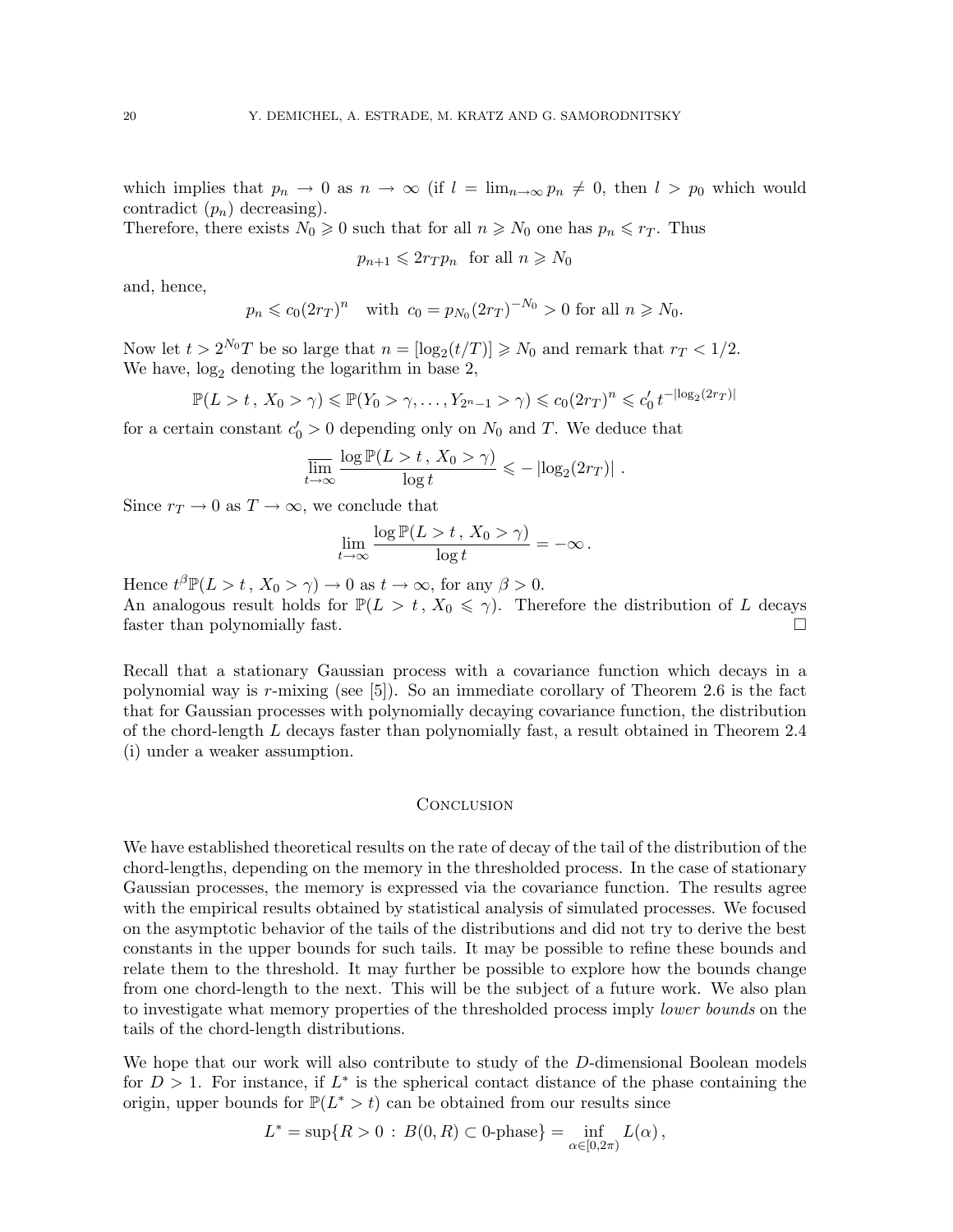where the 0-phase is the phase containing the origin and  $L(\alpha)$  denotes the initial chord-length in the direction  $\alpha$ .

This work was partially supported by the French grant "mipomodim" ANR-05-BLAN-0017. Samorodnitsky's research was also partially supported by the ARO grant W911NF-07-1-0078 at Cornell University.

#### **REFERENCES**

- [1] F. Baccelli and P. Brémaud, *Elements of queueing theory*, Springer, 2003.
- [2] R.C. Bradley, Basic properties of strong mixing properties, in Dependence in Prob. and Stat. A survey of recent results, Birkhäuser (Eberlein, Taqqu, Editors), 1986.
- [3] F. Bron and D. Jeulin, Modelling a food microstructure by random sets, Image Anal. Stereology 23, pp. 33-44, 2004.
- [4] A. Chaouche and J-N. Bacro, A statistical test procedure for the shape parameter of a generalized Pareto distribution, Comput. Stat. & Data Anal. 45, pp. 787-803, 2004.
- [5] I. Cornfield, S. Fomin and Y. Sinai, Ergodic Theory, Springer, 1982.
- [6] H. Cramér and M.R. Leadbetter, Stationary and Related Stochastic Processes, Wiley, 1967.
- [7] C.R. Dietrich and G.N. Newsam, Fast and exact simulation of stationary gaussian processes through circulant embedding of the covariance matrix, SIAM J. Sci. Comput.  $18 \text{ n}^{\circ}4$ , pp. 1088-1107, 1997.
- [8] P. Doukhan, Mixing: properties and examples, Lecture Notes in Statistics, 1994.
- [9] P. Embrechts, C. Klüppelberg and T. Mikosch, *Modelling Extremal Events for Insurance and Finance*, 4th printing, Springer, 2003.
- [10] A. Estrade, I. Iribarren and M. Kratz, Chord-distribution functions and Rice formulae. Application to random media, available on line at http://hal.archives-ouvertes.fr/hal-00161806/fr/
- [11] T. Gneiting, H. Sevcikova, D.B. Percival, M. Schlather and Y. Jiang, Fast and Exact Simulation of Large Gaussian Lattice Systems in  $R^2$ : Exploring the Limits, J. Comput. Graph. Stat., 15, pp. 483-501, 2006.
- [12] Handbook in Porous Solids, F. Schüth, K.S.W. Sing, J. Weitkamp eds, Wiley, 2002.
- [13] J. Hosking and J. Wallis, *Parameter and quantile estimation for the Generalized Pareto distribution*, Technometrics 29(3), pp. 339-349, 1987.
- [14] D.J. Nott and R.J. Wilson, *Multi-phase image modelling with excursion sets*, Signal Process 63, pp. 199-210, 2000.
- [15] J. Pickands Statistical inference using extreme order statistics, Ann. Stat. 3, pp. 119-131, 1975.
- [16] A.P. Roberts and M. Teubner, Transport properties of heterogeneous materials derived from Gaussian random fields: bounds and simulation, Phys. Review **E 51**, pp. 4141-4154, 1995.
- [17] A.P. Roberts and S. Torquato, Chord-distribution functions of three-dimensional random media: approximate first-passage times of Gaussian processes, Phys. Review **E 59:5**, pp. 4953-4953, 1999.
- [18] M. Schlather, Simulation and Analysis of Random Fields, R News,  $1(2)$ , pp. 18-20, 2001.
- [19] M. Schlather, Reference manual for the Random Fields packages in R, available on line at http://cran.rproject.org/web/packages/RandomFields/, 2009.
- [20] D. Slepian, The one-sided barrier problem for Gaussian noise, Bell System Techn. J. 41, pp. 463-501, 1962.
- [21] D. Stoyan, W. Kendall and J. Mecke, Stochastic Geometry and its Applications, Wiley, 1995.
- [22] S. Torquato, Random Heterogeneous Materials, Springer, 2002.

<sup>1</sup> MAP5, UMR CNRS 8145, UNIVERSITY PARIS DESCARTES, 45 RUE DES SAINTS-PÈRES, 75270 PARIS 06, France.

#### $E\text{-}mail\;address:$  yann.demichel@mi.parisdescartes.fr,anne.estrade@parisdescartes.fr

<sup>2</sup> ESSEC Business School Paris, avenue Bernard Hirsch BP 50105, 95021 Cergy Pontoise Cedex, France.

E-mail address: kratz@essec.fr